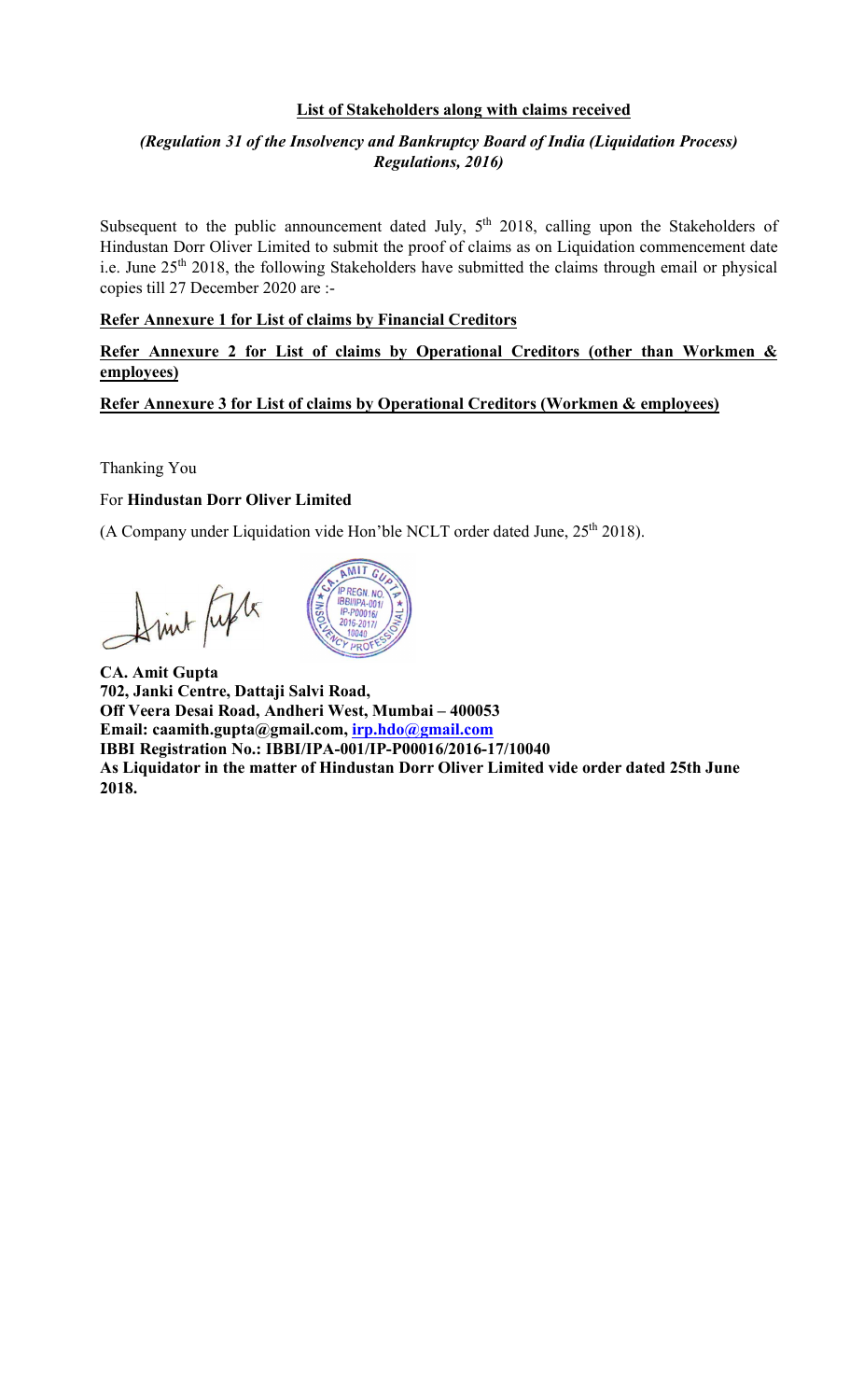## Annexure 1 – List of Financial Creditors (as on 25<sup>th</sup> June, 2018 i.e. Liquidation Commencement Date)

| Sr. No. | Name of the<br><b>Stakeholder</b>                                                                                                  | Nature of<br><b>Stakeholder</b> | <b>Amount</b><br><b>Claimed</b><br>(In Lakhs) | <b>Amount</b><br><b>Admitted</b><br>(In Lakhs) |
|---------|------------------------------------------------------------------------------------------------------------------------------------|---------------------------------|-----------------------------------------------|------------------------------------------------|
| 1.      | Bank of India                                                                                                                      | <b>Secured Creditor</b>         | 1,01,518.29                                   | 1,01,518.29                                    |
| 2.      | <b>ICICI Bank</b> (towards<br>invocation of Corporate<br>Guarantee issued in favour<br>of IVRCL Infrastructures<br>& Projects Ltd) | <b>Unsecured Creditor</b>       | 98,318.20                                     | 98,318.20                                      |
| 3.      | <b>Corporation Bank</b>                                                                                                            | <b>Unsecured Creditor</b>       | 64,616.25                                     | 64,568.24                                      |
| 4.      | Andhra Bank                                                                                                                        | <b>Secured Creditor</b>         | 62,046.13                                     | 62,046.13                                      |
| 5.      | <b>Standard Chartered Bank</b>                                                                                                     | Secured Creditor                | 17,063.53                                     | 17,063.53                                      |
| 6.      | <b>ICICI</b> Bank                                                                                                                  | <b>Secured Creditor</b>         | 10,802.66                                     | 10,802.66                                      |
| 7.      | Exim Bank                                                                                                                          | <b>Unsecured Creditor</b>       | 2,774.08                                      | 2,774.08                                       |
|         | <b>TOTAL</b>                                                                                                                       |                                 | 3,57,139.14                                   | 3,57,091.13                                    |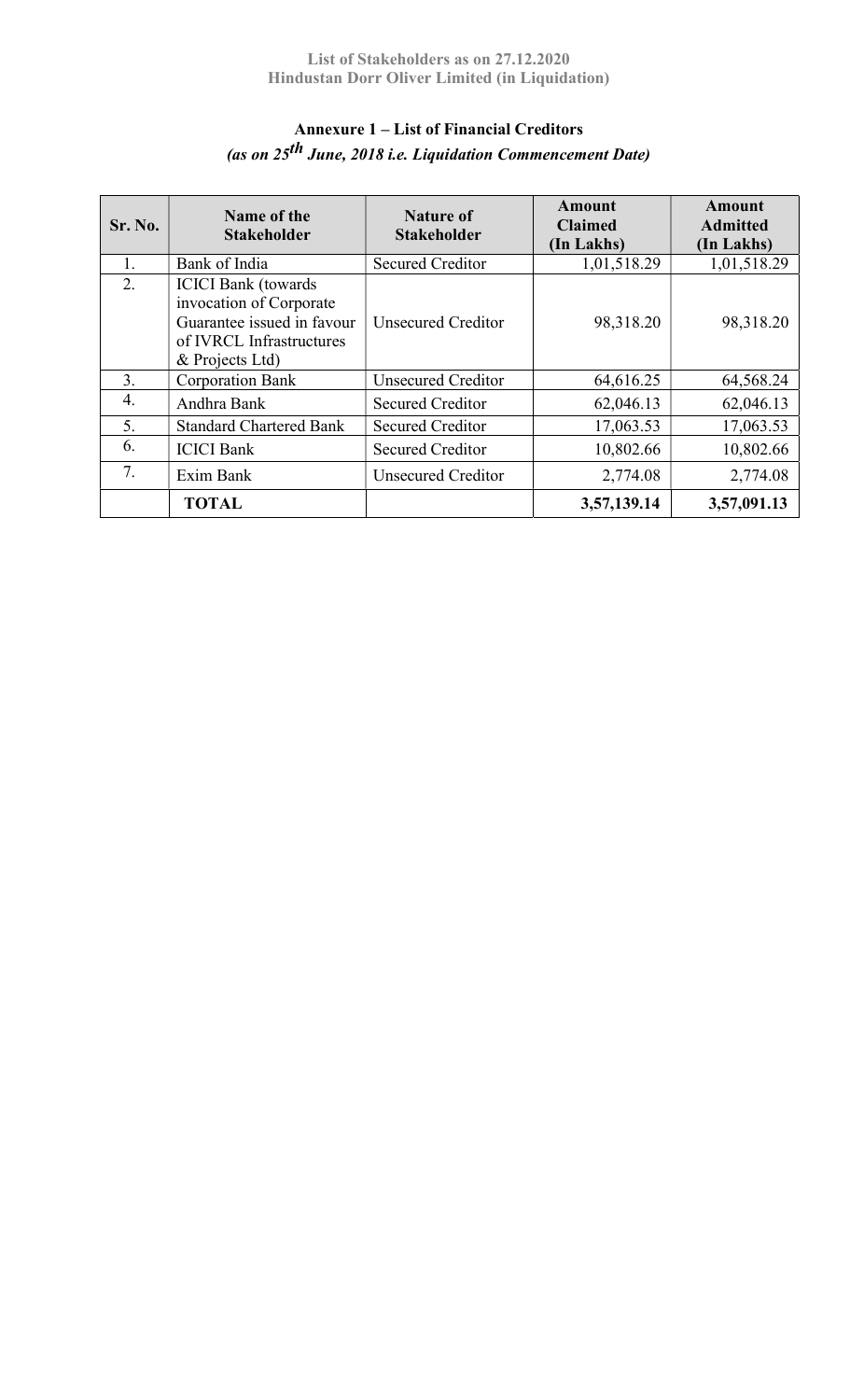# Annexure 2 – List of Operational Creditors (other than Workmen and Employees) (as on  $25^{th}$  June, 2018 i.e. Liquidation Commencement Date)

| Sr.<br>no.     | <b>Name of Stakeholder</b>                                                           | <b>Nature of</b><br><b>Stakeholders</b> | <b>Amount</b><br>claimed<br>(In Lakhs) | <b>Amount</b><br>admitted<br>(In lakhs) |
|----------------|--------------------------------------------------------------------------------------|-----------------------------------------|----------------------------------------|-----------------------------------------|
| $\mathbf{1}$   | <b>Commissioner of State Tax</b><br>Government of Gujarat                            | <b>Unsecured Creditor</b>               | 4,569.52                               | 4,569.52                                |
| $\overline{2}$ | VRC Construction (India) Private<br>Limited                                          | <b>Unsecured Creditor</b>               | 2,396.11                               | 2,396.11                                |
| 3              | Deputy Commissioner of<br>Commercial Taxes, enforcement-2,<br>Central Zone, Bellary* | <b>Unsecured Creditor</b>               | 1,057.06                               | 1,057.06                                |
| 4              | Welspun Enterprises ltd                                                              | <b>Unsecured Creditor</b>               | 926.80                                 | 926.80                                  |
| 5              | <b>Associated Road Carriers Limited</b>                                              | <b>Unsecured Creditor</b>               | 810.66                                 | 482.54                                  |
| 6              | <b>ANS</b> Consructions                                                              | <b>Unsecured Creditor</b>               | 496.26                                 | 455.75                                  |
| $\tau$         | The Commercial Tax Officer Raipur/<br>Commissioner Tax Officer Raipur                | <b>Unsecured Creditor</b>               | 404.40                                 | 404.40                                  |
| 8              | Sandip Nanavati                                                                      | <b>Unsecured Creditor</b>               | 519.50                                 | 381.93                                  |
| 9              | Vishal Structurals Private Limited                                                   | <b>Unsecured Creditor</b>               | 424.29                                 | 355.81                                  |
| 10             | Lebracs Rubber Lining Pvt Ltd                                                        | <b>Unsecured Creditor</b>               | 340.65                                 | 340.65                                  |
| 11             | Union Roadways Limited                                                               | <b>Unsecured Creditor</b>               | 332.54                                 | 332.54                                  |
| 12             | Prabhu Dayal Kanojiya                                                                | <b>Unsecured Creditor</b>               | 526.45                                 | 296.02                                  |
| 13             | Lloyd Insulations (India) Limited                                                    | <b>Unsecured Creditor</b>               | 288.37                                 | 288.37                                  |
| 14             | Polycab Wires Pvt Ltd                                                                | <b>Unsecured Creditor</b>               | 250.87                                 | 250.87                                  |
| 15             | Alfa laval India Limited                                                             | <b>Unsecured Creditor</b>               | 345.66                                 | 226.96                                  |
| 16             | Shreyas Steel Corporation *                                                          | <b>Unsecured Creditor</b>               | 210.98                                 | 205.85                                  |
| 17             | Ramson Corporation<br><b>Dhiman Steel Industries</b>                                 | <b>Unsecured Creditor</b>               | 298.10                                 | 201.42                                  |
| 18<br>19       |                                                                                      | <b>Unsecured Creditor</b>               | 165.55                                 | 165.55                                  |
|                | <b>SMP Constructions Pvt Ltd</b>                                                     | <b>Unsecured Creditor</b>               | 157.98                                 | 157.98                                  |
| 20             | Commercial Tax Department,<br>Agapura Circle, Telangana (entry tax)                  | <b>Unsecured Creditor</b>               | 154.55                                 | 154.55                                  |
| 21             | Nagardas Kanji Shah                                                                  | <b>Unsecured Creditor</b>               | 413.48                                 | 152.69                                  |
| 22             | Trident Fabricators Private Ltd.<br>(Chandra Shekhar Chandan)                        | <b>Unsecured Creditor</b>               | 140.71                                 | 140.71                                  |
| 23             | McNally Sayaji Engineering Limited                                                   | <b>Unsecured Creditor</b>               | 139.13                                 | 131.69                                  |
| 24             | Enviropro Water tech Pvt Ltd                                                         | <b>Unsecured Creditor</b>               | 127.96                                 | 127.96                                  |
| 25             | New Engineering Works                                                                | <b>Unsecured Creditor</b>               | 123.49                                 | 123.50                                  |
| 26             | <b>Mohit Tubes</b>                                                                   | <b>Unsecured Creditor</b>               | 168.68                                 | 117.19                                  |
| 27             | <b>Tata Consulting Engineers Limited</b>                                             | <b>Unsecured Creditor</b>               | 125.61                                 | 111.64                                  |
| 28             | Bhavani Industrial Engineering<br>Services                                           | <b>Unsecured Creditor</b>               | 108.46                                 | 108.46                                  |
| 29             | Crescent Roadways Private Limited                                                    | <b>Unsecured Creditor</b>               | 100.35                                 | 100.35                                  |
| 30             | Siemens ltd                                                                          | <b>Unsecured Creditor</b>               | 94.68                                  | 94.68                                   |
| 31             | T N Construction (T N Dubey) *                                                       | <b>Unsecured Creditor</b>               | 84.84                                  | 84.84                                   |
| 32             | <b>Shree Shiv Enterprises</b>                                                        | <b>Unsecured Creditor</b>               | 105.77                                 | 71.45                                   |
| 33             | Honeywell Automation India Ltd.                                                      | <b>Unsecured Creditor</b>               | 71.85                                  | 70.55                                   |
| 34             | M&M Brothers                                                                         | <b>Unsecured Creditor</b>               | 67.00                                  | 67.00                                   |
| 35             | Shiela Engineering Works (Chandra<br>Shekhar Chandan & )                             | <b>Unsecured Creditor</b>               | 66.54                                  | 66.54                                   |
| 36             | <b>Chembond Chemicals Limited</b>                                                    | <b>Unsecured Creditor</b>               | 65.23                                  | 65.23                                   |
| 37             | <b>TCI</b> Freight                                                                   | <b>Unsecured Creditor</b>               | 63.92                                  | 63.92                                   |
| 38             | JJ Engineering Corporation                                                           | <b>Unsecured Creditor</b>               | 137.50                                 | 63.57                                   |
| 39             | Somani Ispat Private Limited                                                         | <b>Unsecured Creditor</b>               | 61.07                                  | 61.07                                   |
| 40             | <b>CORE Energy systems Pvt Ltd</b>                                                   | <b>Unsecured Creditor</b>               | 58.01                                  | 58.01                                   |
| 41             | D K Industries                                                                       | <b>Unsecured Creditor</b>               | 56.95                                  | 56.95                                   |
| 42             | Vira lifters                                                                         | <b>Unsecured Creditor</b>               | 56.28                                  | 56.28                                   |
| 43             | Innova Corporate (India)                                                             | <b>Unsecured Creditor</b>               | 57.71                                  | 56.16                                   |
| 44             | Pentair Water India Pvt. Ltd.                                                        | <b>Unsecured Creditor</b>               | 60.54                                  | 53.26                                   |
| 45             | <b>Brothers Engineering Contractors</b>                                              | <b>Unsecured Creditor</b>               | 59.86                                  | 53.25                                   |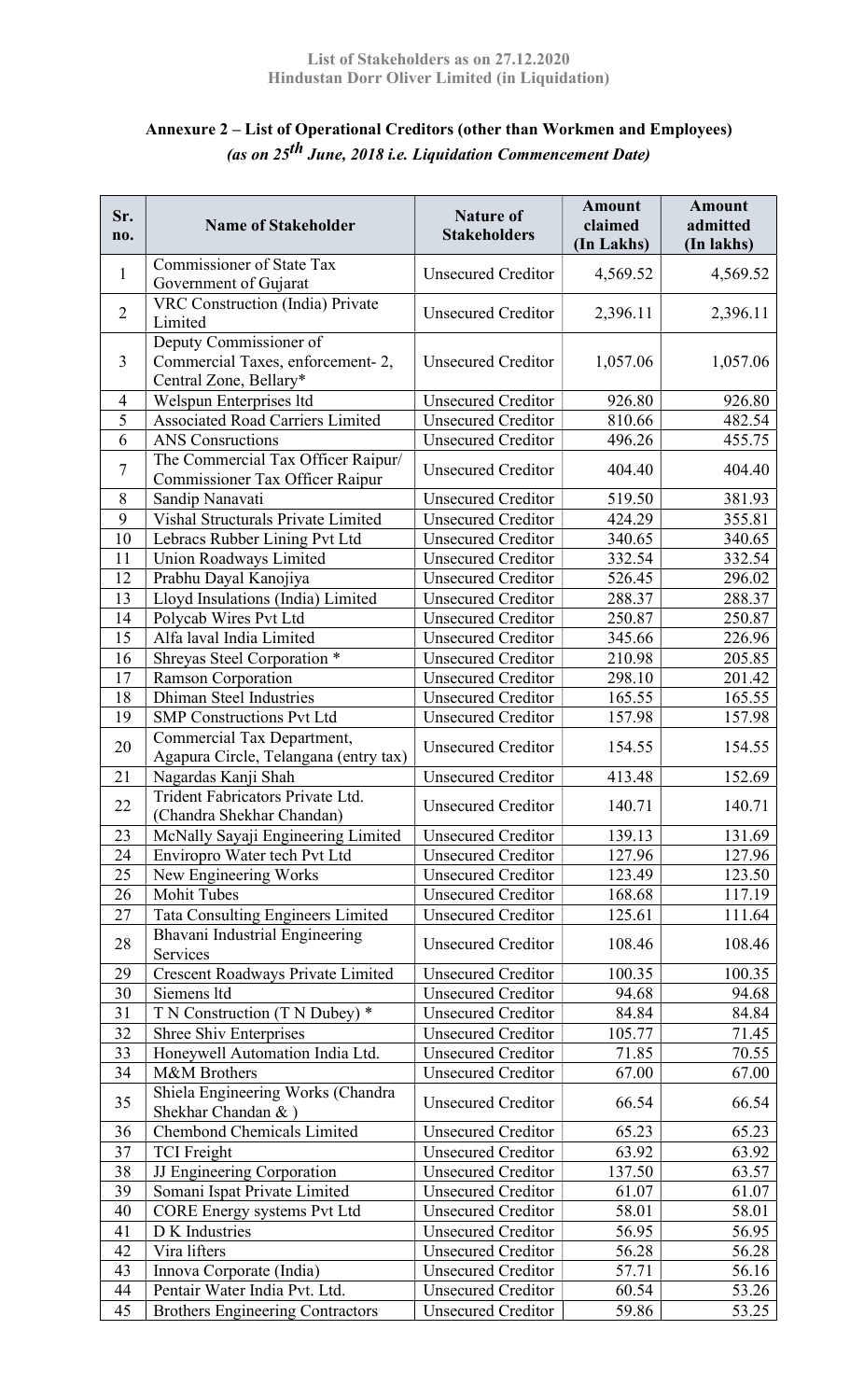List of Stakeholders as on 27.12.2020 Hindustan Dorr Oliver Limited (in Liquidation)

| Sr.<br>no. | <b>Name of Stakeholder</b>                                      | <b>Nature of</b><br><b>Stakeholders</b>                | <b>Amount</b><br>claimed<br>(In Lakhs) | <b>Amount</b><br>admitted<br>(In lakhs) |
|------------|-----------------------------------------------------------------|--------------------------------------------------------|----------------------------------------|-----------------------------------------|
| 46         | Metal Udyog (India)                                             | <b>Unsecured Creditor</b>                              | 49.78                                  | 49.78                                   |
| 47         | Gowri Engineering and Consultancy                               | <b>Unsecured Creditor</b>                              | 72.81                                  | 48.80                                   |
| 48         | <b>Taratarini Construction</b>                                  | <b>Unsecured Creditor</b>                              | 63.34                                  | 48.37                                   |
| 49         | Sahajanand Enterprise                                           | <b>Unsecured Creditor</b>                              | 84.08                                  | 47.94                                   |
| 50         | A. Chaudhary Engineering Works                                  | <b>Unsecured Creditor</b>                              | 45.56                                  | 45.56                                   |
| 51         | Singh and Brothers                                              | <b>Unsecured Creditor</b>                              | 45.00                                  | 45.00                                   |
| 52         | Paulose George Construction Co.<br>Private Ltd.                 | <b>Unsecured Creditor</b>                              | 44.91                                  | 44.91                                   |
| 53         | Mehta Steels (Pratik Mehta &<br>Khushal Das Mehta)              | <b>Unsecured Creditor</b>                              | 44.42                                  | 44.42                                   |
| 54         | Indiana Conveyors Pvt LTD                                       | <b>Unsecured Creditor</b>                              | 144.83                                 | 43.89                                   |
| 55         | SFC Environmental technologies<br>Private Limited               | <b>Unsecured Creditor</b>                              | 42.78                                  | 42.78                                   |
| 56         | <b>Hiren Metal and Engineering</b>                              | <b>Unsecured Creditor</b>                              | 39.22                                  | 39.22                                   |
| 57         | Krushna Kuldip                                                  | <b>Unsecured Creditor</b>                              | 38.33                                  | 38.33                                   |
| 58         | Vinayaga Engineering Enterprises                                | <b>Unsecured Creditor</b>                              | 37.93                                  | 37.93                                   |
| 59         | Technocrats Engineering/ Jayasree<br>Manoharan                  | <b>Unsecured Creditor</b>                              | 39.92                                  | 37.16                                   |
| 60         | Thermo Limited                                                  | <b>Unsecured Creditor</b>                              | 36.91                                  | 36.91                                   |
| 61         | <b>SL</b> Hirers                                                | <b>Unsecured Creditor</b>                              | 35.00                                  | 35.00                                   |
| 62         | Kaushalpati Infra Equipments Pvt.<br>Ltd                        | <b>Unsecured Creditor</b>                              | 55.36                                  | 34.21                                   |
| 63         | India Pipe Fitting Co.                                          | <b>Unsecured Creditor</b>                              | 31.86                                  | 31.86                                   |
| 64         | <b>Gentech Engineering Services</b>                             | <b>Unsecured Creditor</b>                              | 31.71                                  | 31.22                                   |
| 65         | Vision Enterprise                                               | <b>Unsecured Creditor</b>                              | 30.50                                  | 30.50                                   |
| 66         | Apar Industries Ltd                                             | <b>Unsecured Creditor</b>                              | 30.35                                  | 30.35                                   |
| 67         | Prithvi Energy Corporation                                      | <b>Unsecured Creditor</b>                              | 29.50                                  | 29.50                                   |
| 68         | Weir Minerals (India) Private Ltd.<br>(Lokesh Bhatia)           | <b>Unsecured Creditor</b>                              | 29.42                                  | 29.42                                   |
| 69         | Gauri Engineering Consultants                                   | <b>Unsecured Creditor</b>                              | 29.00                                  | 29.00                                   |
| 70         | <b>DSM</b> Ispat                                                | <b>Unsecured Creditor</b>                              | 28.76                                  | 28.76                                   |
| 71         | Prakash Steels                                                  | <b>Unsecured Creditor</b>                              | 27.95                                  | 27.95                                   |
| 72         | Supreme Startech Private Limited                                | <b>Unsecured Creditor</b>                              | 27.49                                  | 27.49                                   |
| 73         | <b>Ankit Electrogating</b>                                      | <b>Unsecured Creditor</b>                              | 27.50                                  | 27.03                                   |
| 74         | One source Logistics Private Limited                            | <b>Unsecured Creditor</b>                              | 30.29                                  | 26.89                                   |
| 75         | <b>Munot Industries</b>                                         | <b>Unsecured Creditor</b>                              | 25.04                                  | 25.04                                   |
| 76         | <b>Industrial Engineers</b>                                     | <b>Unsecured Creditor</b>                              | 21.67                                  | 20.92                                   |
| 77         | Forbes Marshall Private Limited                                 | <b>Unsecured Creditor</b>                              | 20.87                                  | 20.87                                   |
| 78         | Nityananda Saikia                                               | <b>Unsecured Creditor</b>                              | 24.72                                  | 20.67                                   |
| 79         | Kakati Karshak Industries Private<br>Limited                    | <b>Unsecured Creditor</b>                              | 22.55                                  | 20.17                                   |
| 80         | <b>Vivek Enterprises</b>                                        | <b>Unsecured Creditor</b>                              | 19.76                                  | 19.76                                   |
| 81         | Vivek Kumar Choudhary                                           | <b>Unsecured Creditor</b>                              | 36.56                                  | 19.21                                   |
| 82<br>83   | Suresh Verma<br><b>ABCO</b> Steels international Private        | <b>Unsecured Creditor</b><br><b>Unsecured Creditor</b> | 41.96<br>17.98                         | 18.00<br>17.98                          |
|            | Ltd.                                                            |                                                        |                                        |                                         |
| 84         | Nisa Associates                                                 | <b>Unsecured Creditor</b>                              | 17.85                                  | 17.85                                   |
| 85         | C R Enterprises                                                 | <b>Unsecured Creditor</b>                              | 17.53                                  | 17.53                                   |
| 86         | <b>Usham Construction and supplies</b><br>(Abhishek Tiwari)     | <b>Unsecured Creditor</b>                              | 21.65                                  | 15.45                                   |
| 87         | M/s. DMSon's Metal Pvt Ltd                                      | <b>Unsecured Creditor</b>                              | 28.34                                  | 14.33                                   |
| 88         | Era Infra Engineering Limited<br>Vinfab Engineers India Private | <b>Unsecured Creditor</b>                              | 13.60                                  | 13.60                                   |
| 89         | Limited                                                         | <b>Unsecured Creditor</b>                              | 13.57                                  | 13.57                                   |
| 90         | Pilania Road Carriers                                           | <b>Unsecured Creditor</b>                              | 12.57                                  | 12.57                                   |
| 91         | Pilania Road Carriers                                           | <b>Unsecured Creditor</b>                              | 12.30                                  | 12.30                                   |
| 92         | Venus pump                                                      | <b>Unsecured Creditor</b>                              | 11.37                                  | 11.37                                   |
| 93         | Asma Timbers & Plywoods                                         | <b>Unsecured Creditor</b>                              | 10.84                                  | 10.84                                   |
| 94         | Payper Bagging India Private Ltd                                | <b>Unsecured Creditor</b>                              | 10.59                                  | 10.59                                   |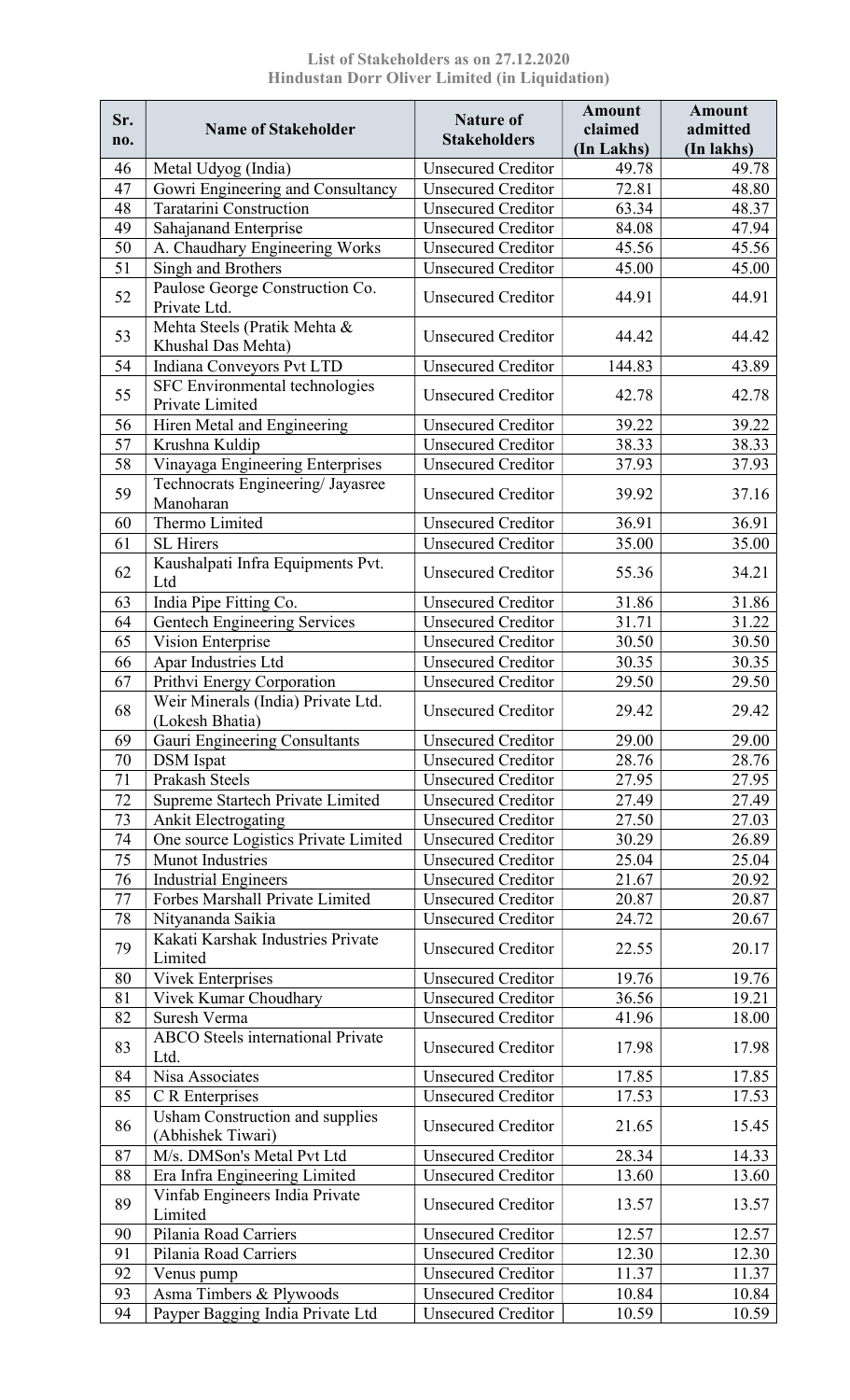| Sr.<br>no. | <b>Name of Stakeholder</b>                                         | <b>Nature of</b><br><b>Stakeholders</b> | <b>Amount</b><br>claimed<br>(In Lakhs) | <b>Amount</b><br>admitted<br>(In lakhs) |
|------------|--------------------------------------------------------------------|-----------------------------------------|----------------------------------------|-----------------------------------------|
| 95         | Jyothi Traders                                                     | <b>Unsecured Creditor</b>               | 14.14                                  | 10.54                                   |
| 96         | <b>Bhawani Enterprises</b>                                         | <b>Unsecured Creditor</b>               | 13.04                                  | 9.84                                    |
| 97         | Om Muruga Enterprises                                              | <b>Unsecured Creditor</b>               | 9.84                                   | 9.84                                    |
| 98         | <b>Prism Hotels and Resorts</b>                                    | <b>Unsecured Creditor</b>               | 9.12                                   | 9.12                                    |
| 99         | Unitek Engineers Private Limited                                   | <b>Unsecured Creditor</b>               | 9.89                                   | 8.92                                    |
| 100        | Fluidyne Instruments Private Ltd.<br>(Sharad K. Bhosle - Advocate) | <b>Unsecured Creditor</b>               | 8.90                                   | 8.90                                    |
| 101        | M/s Starke Aquacare Technologies                                   | <b>Unsecured Creditor</b>               | 8.22                                   | 8.22                                    |
| 102        | Hilti India Private Limited                                        | <b>Unsecured Creditor</b>               | 16.45                                  | 7.81                                    |
| 103        | <b>Flowtech Instrument Services</b>                                | <b>Unsecured Creditor</b>               | 7.79                                   | 7.53                                    |
| 104        | Manisha Steelinum                                                  | <b>Unsecured Creditor</b>               | 7.40                                   | 7.40                                    |
| 105        | <b>BOI Merchant Bankers</b>                                        | <b>Unsecured Creditor</b>               | 7.25                                   | 7.25                                    |
| 106        | <b>Crescent Valves Manufacturing</b><br>Company Private Limited    | <b>Unsecured Creditor</b>               | 11.05                                  | 7.00                                    |
| 107        | S.P. Controls                                                      | <b>Unsecured Creditor</b>               | 15.13                                  | 6.57                                    |
| 108        | Mahima Mirrors                                                     | <b>Unsecured Creditor</b>               | 7.02                                   | 6.27                                    |
| 109        | Gilpin tours & travel management                                   | <b>Unsecured Creditor</b>               | 5.72                                   | 5.72                                    |
| 110        | Kali transport Private Limited                                     | <b>Unsecured Creditor</b>               | 6.07                                   | 5.60                                    |
| 111        | U Trans India Private Ltd.                                         | <b>Unsecured Creditor</b>               | 5.50                                   | 5.50                                    |
| 112        | Om Enterprises                                                     | <b>Unsecured Creditor</b>               | 5.45                                   | 5.45                                    |
| 113        | Wipro enterprise Private Limited                                   | <b>Unsecured Creditor</b>               | 5.22                                   | 5.22                                    |
| 114        | Diamond Flanges & Fittings Private<br>Limited                      | <b>Unsecured Creditor</b>               | 4.95                                   | 4.95                                    |
| 115        | Manish Engineering Corporation                                     | <b>Unsecured Creditor</b>               | 4.62                                   | 4.62                                    |
| 116        | <b>Pratham Prints</b>                                              | <b>Unsecured Creditor</b>               | 4.03                                   | 4.03                                    |
| 117        | Kanadia Fyr Fryte Private Limited                                  | <b>Unsecured Creditor</b>               | 3.32                                   | 3.32                                    |
| 118        | Kaveri Ultra Polymers Private Ltd                                  | <b>Unsecured Creditor</b>               | 3.54                                   | 3.10                                    |
| 119        | Geofluid Processors Priavte Limited                                | <b>Unsecured Creditor</b>               | 3.04                                   | 3.04                                    |
| 120        | Aqua Matrix System Private Limited                                 | <b>Unsecured Creditor</b>               | 2.88                                   | 2.88                                    |
| 121        | Progility Technologies Private<br>Limited                          | <b>Unsecured Creditor</b>               | 2.87                                   | 2.87                                    |
| 122        | R M Engineering                                                    | <b>Unsecured Creditor</b>               | 2.53                                   | 2.53                                    |
| 123        | <b>HSE Risk Management Services</b><br>Private Limited             | <b>Unsecured Creditor</b>               | 3.40                                   | 2.51                                    |
| 124        | Thermo Fisher Scientific India<br>Private Limited                  | <b>Unsecured Creditor</b>               | 2.51                                   | 2.51                                    |
| 125        | Champ Instruments and Engineers                                    | <b>Unsecured Creditor</b>               | 2.60                                   | 2.06                                    |
| 126        | A Bond Strands Private Limited                                     | <b>Unsecured Creditor</b>               | 1.97                                   | 1.97                                    |
| 127        | Aluminium Enterprise                                               | <b>Unsecured Creditor</b>               | 1.95                                   | 1.95                                    |
| 128        | Rajdeep Engineering Systems (Pune)<br>Pvt Ltd                      | <b>Unsecured Creditor</b>               | 1.94                                   | 1.94                                    |
| 129        | Arsons Business Forms                                              | <b>Unsecured Creditor</b>               | 1.85                                   | 1.85                                    |
| 130        | Ketan Decorations                                                  | <b>Unsecured Creditor</b>               | 1.62                                   | 1.62                                    |
| 131        | <b>Amrut Catering Services</b>                                     | <b>Unsecured Creditor</b>               | 1.21                                   | 1.21                                    |
| 132        | Logix Infosecurity Private Ltd.                                    | <b>Unsecured Creditor</b>               | 1.11                                   | 1.11                                    |
| 133        | JK Corporation                                                     | <b>Unsecured Creditor</b>               | 1.11                                   | 1.11                                    |
| 134        | Network Panels & Controls<br>(Sadashiv Gobre)                      | <b>Unsecured Creditor</b>               | 1.22                                   | 0.94                                    |
| 135        | Dembla Valves Ltd                                                  | <b>Unsecured Creditor</b>               | 0.66                                   | 0.66                                    |
| 136        | Thermo Cables Limited                                              | <b>Unsecured Creditor</b>               | 0.26                                   | 0.26                                    |
| 137        | P.S.S. Jayam & Co.                                                 | <b>Unsecured Creditor</b>               | 0.21                                   | 0.21                                    |
|            | <b>Total</b>                                                       |                                         | 19,196.35                              | 17,406.37                               |

List of Stakeholders as on 27.12.2020 Hindustan Dorr Oliver Limited (in Liquidation)

\*Amount claimed and amount admitted of the party is revised based on the proofs available.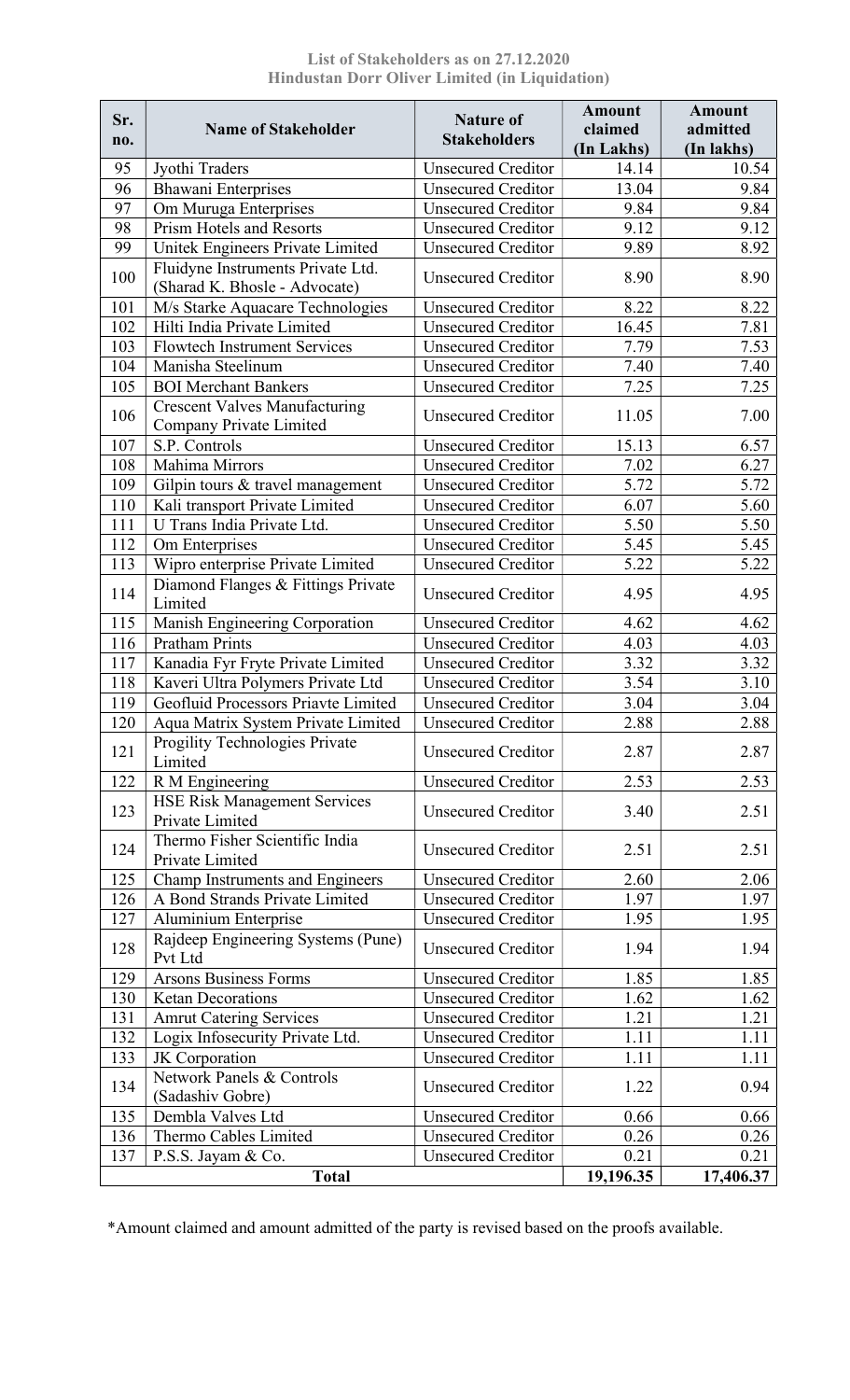### Annexure 3 – List of claims by Operational Creditors (Workmen & Employees) (as on 25<sup>th</sup> June, 2018 i.e. Liquidation Commencement Date)

| Sr. No.        | <b>Employee No.</b> | <b>Name of the Workmen/ Employee</b> | <b>Grand Total</b> |
|----------------|---------------------|--------------------------------------|--------------------|
| $\mathbf{1}$   | 1                   | Sekaran S C                          | 1,54,91,884        |
| $\overline{2}$ | 2                   | Sunil Reddy                          | 1,41,09,409        |
| 3              | 405                 | Mishra PK                            | 1,05,19,768        |
| $\overline{4}$ | 250                 | Sahani M G                           | 92,12,286          |
| 5              | 487                 | Yadav K S                            | 59,01,834          |
| 6              | 386                 | <b>Shetty Ratnakar</b>               | 50,55,494          |
| 7              | 490                 | Mitra A D                            | 49,04,596          |
| 8              | 732                 | <b>Bhagat V B</b>                    | 47,73,530          |
| 9              | 736                 | <b>Anthony Vincent</b>               | 40,72,576          |
| 10             | 3920                | Deepak Vasudeo Thakurdesai           | 38,53,478          |
| 11             | 699                 | Elizabeth Pereira                    | 38,32,004          |
| 12             | 692                 | Shetty M G                           | 36,49,622          |
| 13             | 161                 | P D Nathani                          | 36,25,825          |
| 14             | 2427                | John Britto Prakash                  | 35,87,476          |
| 15             | 2562                | P V Rama Rao                         | 35,74,226          |
| 16             | 390                 | Kelkar H M                           | 35,52,209          |
| 17             | 1026                | Sanil H J                            | 34, 14, 871        |
| 18             | 2618                | Jitendra Chandrakant Walavalkar      | 31,66,964          |
| 19             | 727                 | Parab P P                            | 30,29,429          |
| 20             | 2824                | Rajendra Matru Pal                   | 30,28,395          |
| 21             | 1018                | Tikare M K                           | 29,86,580          |
| 22             | 1052                | Rokade D V                           | 29,74,101          |
| 23             | 2281                | Jethmalani Mohini S                  | 29,42,261          |
| 24             | 3583                | T Srinivasan                         | 28,00,418          |
| 25             | 2056                | Shailesh L Harchekar                 | 26,93,839          |
| 26             | 1036                | Hegde B G                            | 26,86,946          |
| 27             | 2469                | Mundhekar Suresh C                   | 26,43,306          |
| 28             | 688                 | Gadkari S S                          | 26,24,517          |
| 29             | 2350                | Mathur S K                           | 26,13,361          |
| 30             | 2558                | Balvant Shriram Javdekar             | 25,71,431          |
| 31             | 3813                | D Venkatasubramanian                 | 24,26,386          |
| 32             | 2832                | P Venkateswara Rao                   | 23,06,882          |
| 33             | 2747                | Bipinkumar R Yadav                   | 22,90,646          |
| 34             | 2372                | Rao Jeevan Kumar                     | 22,19,622          |
| 35             | 2486                | Prakash F Sonekar                    | 21,17,343          |
| 36             | 723                 | Kunder P N                           | 20,90,264          |
| 37             | 2361                | Raju G Gupta                         | 20,80,683          |
| 38             | 3992                | Dilip Krishnanand Mankame            | 20,63,996          |
| 39             | 2223                | Sirsath Bhaskar R                    | 20,59,348          |
| 40             | 912                 | Muthukaruppan A                      | 20,54,813          |
| 41             | 2115                | Mohanty S U                          | 20,12,304          |
| 42             | 3422                | Raghuveer Rathod                     | 19,92,170          |
| 43             | 80118               | Santosh Shetty                       | 19,71,046          |
| 44             | 717                 | Pinto U                              | 19,66,934          |
| 45             | 2792                | V Rengarasu                          | 19,59,746          |
| 46             | 885                 | Thakker Jayanti                      | 19,24,650          |
| 47             | 1025                | Kapadia CH                           | 19,08,414          |
| 48             | 2387                | A Palaninathan                       | 19,00,461          |
| 49             | 701                 | Dias A                               | 18,79,660          |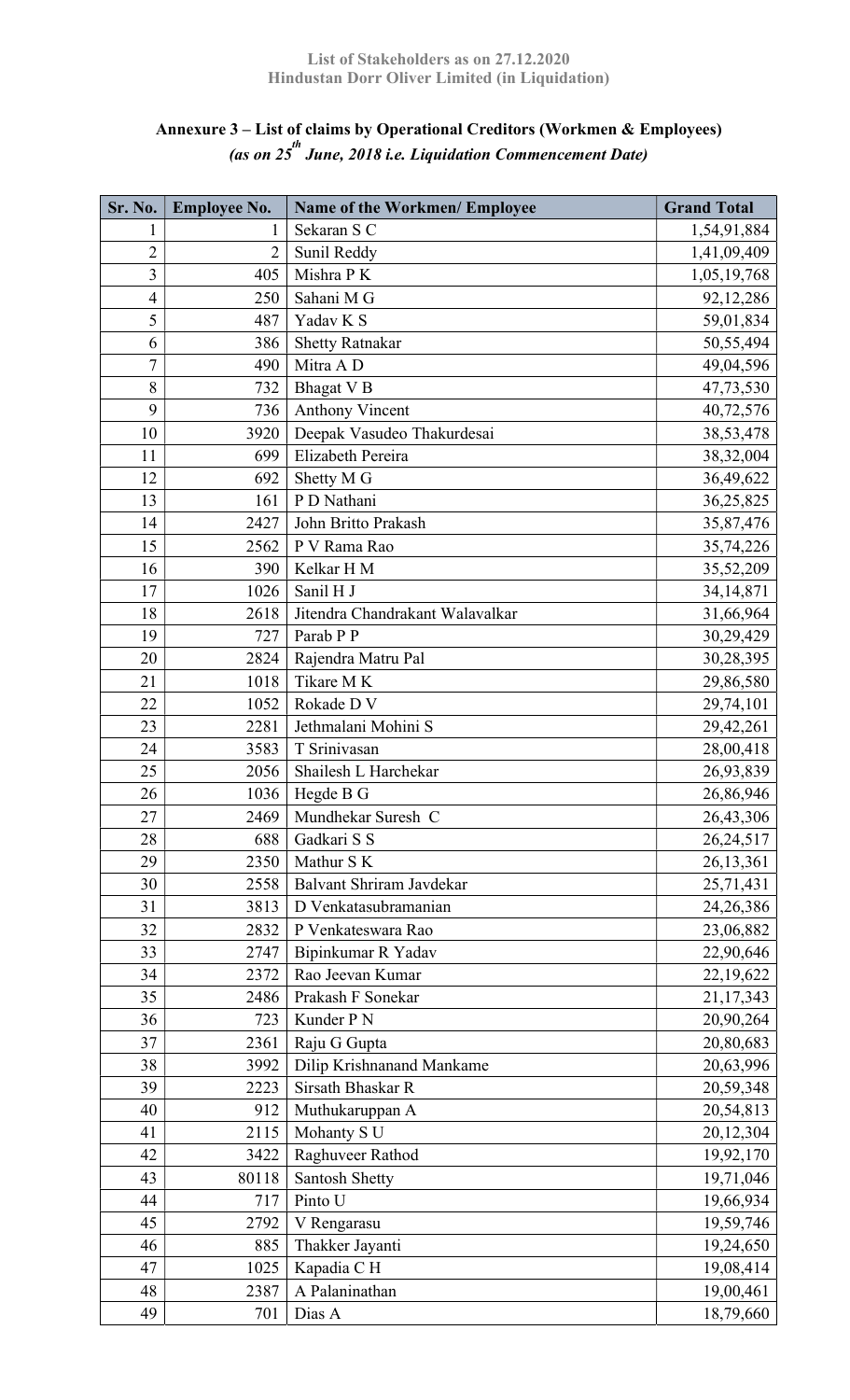| Desai PK<br>50<br>18,40,127<br>378<br>51<br>2484<br>Milan Satpati<br>18,15,681<br>52<br>Anand Sundarajan<br>2788<br>18, 14, 477<br>Sonar UP<br>53<br>1053<br>18,09,087<br>54<br>3000<br>Somnath Ranjit Nath<br>17,94,950<br>55<br>Raghu T C<br>4026<br>17,85,980<br>56<br><b>Tamore Mahesh</b><br>2097<br>17,60,553<br>57<br>Dsouza Sabrina M<br>17,54,644<br>2141<br>58<br>2476<br>A K Gupta<br>17,49,542<br>A Ananthakrishnan<br>59<br>17,38,964<br>956<br>Kotian V<br>60<br>710<br>16,85,573<br>61<br>80354<br>P K Ghosh<br>16,70,319<br>62<br>Nayak Susanta C<br>2312<br>16,33,208<br>63<br><b>Shetty Sunder</b><br>738<br>16,07,344<br>Anuj Kumar Vasisth<br>64<br>2798<br>15,67,219<br>65<br>3114<br>Arun Saxena<br>15,52,692<br>66<br>537<br>Poojary P M<br>15,39,621<br>67<br>9155<br>Veerasamy Karikal Valavan<br>15, 13, 327<br>68<br>2355<br>Goutam Basu<br>15,03,726<br>69<br>Chetan Modgi<br>3914<br>14,80,330<br>70<br>3133<br>Periasamy Nallayan<br>14,55,309<br>71<br>2932<br>V Easwaran<br>14,40,223<br>72<br>1027<br>S S Shetty<br>14, 15, 416<br>73<br>2519<br>Sanjay K Kale<br>13,98,701<br>74<br>3819<br>Sankapillai Ponnusamy<br>13,91,811<br>75<br>Vinesh Lalpuria<br>3473<br>13,59,762<br>76<br>3425<br>Rajesh Shivne<br>13,46,848<br>77<br>2418<br>Shallini Agrawal<br>13,19,610<br>78<br>3908<br>Venkatesan Balamurugan<br>12,96,570<br>Malekar K P<br>79<br>734<br>12,73,471<br>R Sumathi<br>80<br>12,24,680<br>3766<br>Rodrigues A<br>81<br>11,92,800<br>696<br>K. S. Aravind<br>82<br>4034<br>11,83,266<br>83<br>Bijay Kesari Lima<br>11,43,753<br>3249 |
|--------------------------------------------------------------------------------------------------------------------------------------------------------------------------------------------------------------------------------------------------------------------------------------------------------------------------------------------------------------------------------------------------------------------------------------------------------------------------------------------------------------------------------------------------------------------------------------------------------------------------------------------------------------------------------------------------------------------------------------------------------------------------------------------------------------------------------------------------------------------------------------------------------------------------------------------------------------------------------------------------------------------------------------------------------------------------------------------------------------------------------------------------------------------------------------------------------------------------------------------------------------------------------------------------------------------------------------------------------------------------------------------------------------------------------------------------------------------------------------------------------------------------------------------------------------------------------------|
|                                                                                                                                                                                                                                                                                                                                                                                                                                                                                                                                                                                                                                                                                                                                                                                                                                                                                                                                                                                                                                                                                                                                                                                                                                                                                                                                                                                                                                                                                                                                                                                      |
|                                                                                                                                                                                                                                                                                                                                                                                                                                                                                                                                                                                                                                                                                                                                                                                                                                                                                                                                                                                                                                                                                                                                                                                                                                                                                                                                                                                                                                                                                                                                                                                      |
|                                                                                                                                                                                                                                                                                                                                                                                                                                                                                                                                                                                                                                                                                                                                                                                                                                                                                                                                                                                                                                                                                                                                                                                                                                                                                                                                                                                                                                                                                                                                                                                      |
|                                                                                                                                                                                                                                                                                                                                                                                                                                                                                                                                                                                                                                                                                                                                                                                                                                                                                                                                                                                                                                                                                                                                                                                                                                                                                                                                                                                                                                                                                                                                                                                      |
|                                                                                                                                                                                                                                                                                                                                                                                                                                                                                                                                                                                                                                                                                                                                                                                                                                                                                                                                                                                                                                                                                                                                                                                                                                                                                                                                                                                                                                                                                                                                                                                      |
|                                                                                                                                                                                                                                                                                                                                                                                                                                                                                                                                                                                                                                                                                                                                                                                                                                                                                                                                                                                                                                                                                                                                                                                                                                                                                                                                                                                                                                                                                                                                                                                      |
|                                                                                                                                                                                                                                                                                                                                                                                                                                                                                                                                                                                                                                                                                                                                                                                                                                                                                                                                                                                                                                                                                                                                                                                                                                                                                                                                                                                                                                                                                                                                                                                      |
|                                                                                                                                                                                                                                                                                                                                                                                                                                                                                                                                                                                                                                                                                                                                                                                                                                                                                                                                                                                                                                                                                                                                                                                                                                                                                                                                                                                                                                                                                                                                                                                      |
|                                                                                                                                                                                                                                                                                                                                                                                                                                                                                                                                                                                                                                                                                                                                                                                                                                                                                                                                                                                                                                                                                                                                                                                                                                                                                                                                                                                                                                                                                                                                                                                      |
|                                                                                                                                                                                                                                                                                                                                                                                                                                                                                                                                                                                                                                                                                                                                                                                                                                                                                                                                                                                                                                                                                                                                                                                                                                                                                                                                                                                                                                                                                                                                                                                      |
|                                                                                                                                                                                                                                                                                                                                                                                                                                                                                                                                                                                                                                                                                                                                                                                                                                                                                                                                                                                                                                                                                                                                                                                                                                                                                                                                                                                                                                                                                                                                                                                      |
|                                                                                                                                                                                                                                                                                                                                                                                                                                                                                                                                                                                                                                                                                                                                                                                                                                                                                                                                                                                                                                                                                                                                                                                                                                                                                                                                                                                                                                                                                                                                                                                      |
|                                                                                                                                                                                                                                                                                                                                                                                                                                                                                                                                                                                                                                                                                                                                                                                                                                                                                                                                                                                                                                                                                                                                                                                                                                                                                                                                                                                                                                                                                                                                                                                      |
|                                                                                                                                                                                                                                                                                                                                                                                                                                                                                                                                                                                                                                                                                                                                                                                                                                                                                                                                                                                                                                                                                                                                                                                                                                                                                                                                                                                                                                                                                                                                                                                      |
|                                                                                                                                                                                                                                                                                                                                                                                                                                                                                                                                                                                                                                                                                                                                                                                                                                                                                                                                                                                                                                                                                                                                                                                                                                                                                                                                                                                                                                                                                                                                                                                      |
|                                                                                                                                                                                                                                                                                                                                                                                                                                                                                                                                                                                                                                                                                                                                                                                                                                                                                                                                                                                                                                                                                                                                                                                                                                                                                                                                                                                                                                                                                                                                                                                      |
|                                                                                                                                                                                                                                                                                                                                                                                                                                                                                                                                                                                                                                                                                                                                                                                                                                                                                                                                                                                                                                                                                                                                                                                                                                                                                                                                                                                                                                                                                                                                                                                      |
|                                                                                                                                                                                                                                                                                                                                                                                                                                                                                                                                                                                                                                                                                                                                                                                                                                                                                                                                                                                                                                                                                                                                                                                                                                                                                                                                                                                                                                                                                                                                                                                      |
|                                                                                                                                                                                                                                                                                                                                                                                                                                                                                                                                                                                                                                                                                                                                                                                                                                                                                                                                                                                                                                                                                                                                                                                                                                                                                                                                                                                                                                                                                                                                                                                      |
|                                                                                                                                                                                                                                                                                                                                                                                                                                                                                                                                                                                                                                                                                                                                                                                                                                                                                                                                                                                                                                                                                                                                                                                                                                                                                                                                                                                                                                                                                                                                                                                      |
|                                                                                                                                                                                                                                                                                                                                                                                                                                                                                                                                                                                                                                                                                                                                                                                                                                                                                                                                                                                                                                                                                                                                                                                                                                                                                                                                                                                                                                                                                                                                                                                      |
|                                                                                                                                                                                                                                                                                                                                                                                                                                                                                                                                                                                                                                                                                                                                                                                                                                                                                                                                                                                                                                                                                                                                                                                                                                                                                                                                                                                                                                                                                                                                                                                      |
|                                                                                                                                                                                                                                                                                                                                                                                                                                                                                                                                                                                                                                                                                                                                                                                                                                                                                                                                                                                                                                                                                                                                                                                                                                                                                                                                                                                                                                                                                                                                                                                      |
|                                                                                                                                                                                                                                                                                                                                                                                                                                                                                                                                                                                                                                                                                                                                                                                                                                                                                                                                                                                                                                                                                                                                                                                                                                                                                                                                                                                                                                                                                                                                                                                      |
|                                                                                                                                                                                                                                                                                                                                                                                                                                                                                                                                                                                                                                                                                                                                                                                                                                                                                                                                                                                                                                                                                                                                                                                                                                                                                                                                                                                                                                                                                                                                                                                      |
|                                                                                                                                                                                                                                                                                                                                                                                                                                                                                                                                                                                                                                                                                                                                                                                                                                                                                                                                                                                                                                                                                                                                                                                                                                                                                                                                                                                                                                                                                                                                                                                      |
|                                                                                                                                                                                                                                                                                                                                                                                                                                                                                                                                                                                                                                                                                                                                                                                                                                                                                                                                                                                                                                                                                                                                                                                                                                                                                                                                                                                                                                                                                                                                                                                      |
|                                                                                                                                                                                                                                                                                                                                                                                                                                                                                                                                                                                                                                                                                                                                                                                                                                                                                                                                                                                                                                                                                                                                                                                                                                                                                                                                                                                                                                                                                                                                                                                      |
|                                                                                                                                                                                                                                                                                                                                                                                                                                                                                                                                                                                                                                                                                                                                                                                                                                                                                                                                                                                                                                                                                                                                                                                                                                                                                                                                                                                                                                                                                                                                                                                      |
|                                                                                                                                                                                                                                                                                                                                                                                                                                                                                                                                                                                                                                                                                                                                                                                                                                                                                                                                                                                                                                                                                                                                                                                                                                                                                                                                                                                                                                                                                                                                                                                      |
|                                                                                                                                                                                                                                                                                                                                                                                                                                                                                                                                                                                                                                                                                                                                                                                                                                                                                                                                                                                                                                                                                                                                                                                                                                                                                                                                                                                                                                                                                                                                                                                      |
|                                                                                                                                                                                                                                                                                                                                                                                                                                                                                                                                                                                                                                                                                                                                                                                                                                                                                                                                                                                                                                                                                                                                                                                                                                                                                                                                                                                                                                                                                                                                                                                      |
|                                                                                                                                                                                                                                                                                                                                                                                                                                                                                                                                                                                                                                                                                                                                                                                                                                                                                                                                                                                                                                                                                                                                                                                                                                                                                                                                                                                                                                                                                                                                                                                      |
|                                                                                                                                                                                                                                                                                                                                                                                                                                                                                                                                                                                                                                                                                                                                                                                                                                                                                                                                                                                                                                                                                                                                                                                                                                                                                                                                                                                                                                                                                                                                                                                      |
| Mubeen Noor Mohammed Fodkar<br>84<br>2479<br>11,34,119                                                                                                                                                                                                                                                                                                                                                                                                                                                                                                                                                                                                                                                                                                                                                                                                                                                                                                                                                                                                                                                                                                                                                                                                                                                                                                                                                                                                                                                                                                                               |
| 85<br>80414<br><b>B</b> G Tondwalkar<br>11,24,664                                                                                                                                                                                                                                                                                                                                                                                                                                                                                                                                                                                                                                                                                                                                                                                                                                                                                                                                                                                                                                                                                                                                                                                                                                                                                                                                                                                                                                                                                                                                    |
| 86<br>Kokila S Shettigar<br>10,96,625<br>2452                                                                                                                                                                                                                                                                                                                                                                                                                                                                                                                                                                                                                                                                                                                                                                                                                                                                                                                                                                                                                                                                                                                                                                                                                                                                                                                                                                                                                                                                                                                                        |
| 87<br>2628<br>Roy John<br>10,85,990                                                                                                                                                                                                                                                                                                                                                                                                                                                                                                                                                                                                                                                                                                                                                                                                                                                                                                                                                                                                                                                                                                                                                                                                                                                                                                                                                                                                                                                                                                                                                  |
| Hemendra Panchal<br>88<br>10,85,687<br>3338                                                                                                                                                                                                                                                                                                                                                                                                                                                                                                                                                                                                                                                                                                                                                                                                                                                                                                                                                                                                                                                                                                                                                                                                                                                                                                                                                                                                                                                                                                                                          |
| Andhur Vijaykumar Nair<br>10,82,014<br>89<br>2898                                                                                                                                                                                                                                                                                                                                                                                                                                                                                                                                                                                                                                                                                                                                                                                                                                                                                                                                                                                                                                                                                                                                                                                                                                                                                                                                                                                                                                                                                                                                    |
| 90<br>K D Thakur<br>10,79,945<br>2529                                                                                                                                                                                                                                                                                                                                                                                                                                                                                                                                                                                                                                                                                                                                                                                                                                                                                                                                                                                                                                                                                                                                                                                                                                                                                                                                                                                                                                                                                                                                                |
| 91<br>2675<br>Arun Kumar Sahoo<br>10,74,649                                                                                                                                                                                                                                                                                                                                                                                                                                                                                                                                                                                                                                                                                                                                                                                                                                                                                                                                                                                                                                                                                                                                                                                                                                                                                                                                                                                                                                                                                                                                          |
| 92<br>Chhote Lal Prasad<br>10,73,788<br>80106                                                                                                                                                                                                                                                                                                                                                                                                                                                                                                                                                                                                                                                                                                                                                                                                                                                                                                                                                                                                                                                                                                                                                                                                                                                                                                                                                                                                                                                                                                                                        |
| 93<br>Amir Baig<br>2806<br>10,24,846                                                                                                                                                                                                                                                                                                                                                                                                                                                                                                                                                                                                                                                                                                                                                                                                                                                                                                                                                                                                                                                                                                                                                                                                                                                                                                                                                                                                                                                                                                                                                 |
| Abhishek Purohit<br>94<br>10,04,778<br>2498                                                                                                                                                                                                                                                                                                                                                                                                                                                                                                                                                                                                                                                                                                                                                                                                                                                                                                                                                                                                                                                                                                                                                                                                                                                                                                                                                                                                                                                                                                                                          |
| Hussain G<br>95<br>714<br>10,01,129                                                                                                                                                                                                                                                                                                                                                                                                                                                                                                                                                                                                                                                                                                                                                                                                                                                                                                                                                                                                                                                                                                                                                                                                                                                                                                                                                                                                                                                                                                                                                  |
| 96<br><b>Alakesh Maity</b><br>80353<br>9,97,092                                                                                                                                                                                                                                                                                                                                                                                                                                                                                                                                                                                                                                                                                                                                                                                                                                                                                                                                                                                                                                                                                                                                                                                                                                                                                                                                                                                                                                                                                                                                      |
| 97<br>Maruti A Bajbalkar<br>2403<br>9,95,227                                                                                                                                                                                                                                                                                                                                                                                                                                                                                                                                                                                                                                                                                                                                                                                                                                                                                                                                                                                                                                                                                                                                                                                                                                                                                                                                                                                                                                                                                                                                         |
| 98<br>3804<br>Siddharth Dhole<br>9,91,473                                                                                                                                                                                                                                                                                                                                                                                                                                                                                                                                                                                                                                                                                                                                                                                                                                                                                                                                                                                                                                                                                                                                                                                                                                                                                                                                                                                                                                                                                                                                            |
| 99<br>K Gopakumar<br>3597<br>9,85,425                                                                                                                                                                                                                                                                                                                                                                                                                                                                                                                                                                                                                                                                                                                                                                                                                                                                                                                                                                                                                                                                                                                                                                                                                                                                                                                                                                                                                                                                                                                                                |
| Manoj R. Rele<br>100<br>9,83,618<br>3927                                                                                                                                                                                                                                                                                                                                                                                                                                                                                                                                                                                                                                                                                                                                                                                                                                                                                                                                                                                                                                                                                                                                                                                                                                                                                                                                                                                                                                                                                                                                             |
| 101<br>940<br>Jayalakshmi T S<br>9,72,686                                                                                                                                                                                                                                                                                                                                                                                                                                                                                                                                                                                                                                                                                                                                                                                                                                                                                                                                                                                                                                                                                                                                                                                                                                                                                                                                                                                                                                                                                                                                            |
| 102<br>Subhra Paul<br>9,65,365<br>3266                                                                                                                                                                                                                                                                                                                                                                                                                                                                                                                                                                                                                                                                                                                                                                                                                                                                                                                                                                                                                                                                                                                                                                                                                                                                                                                                                                                                                                                                                                                                               |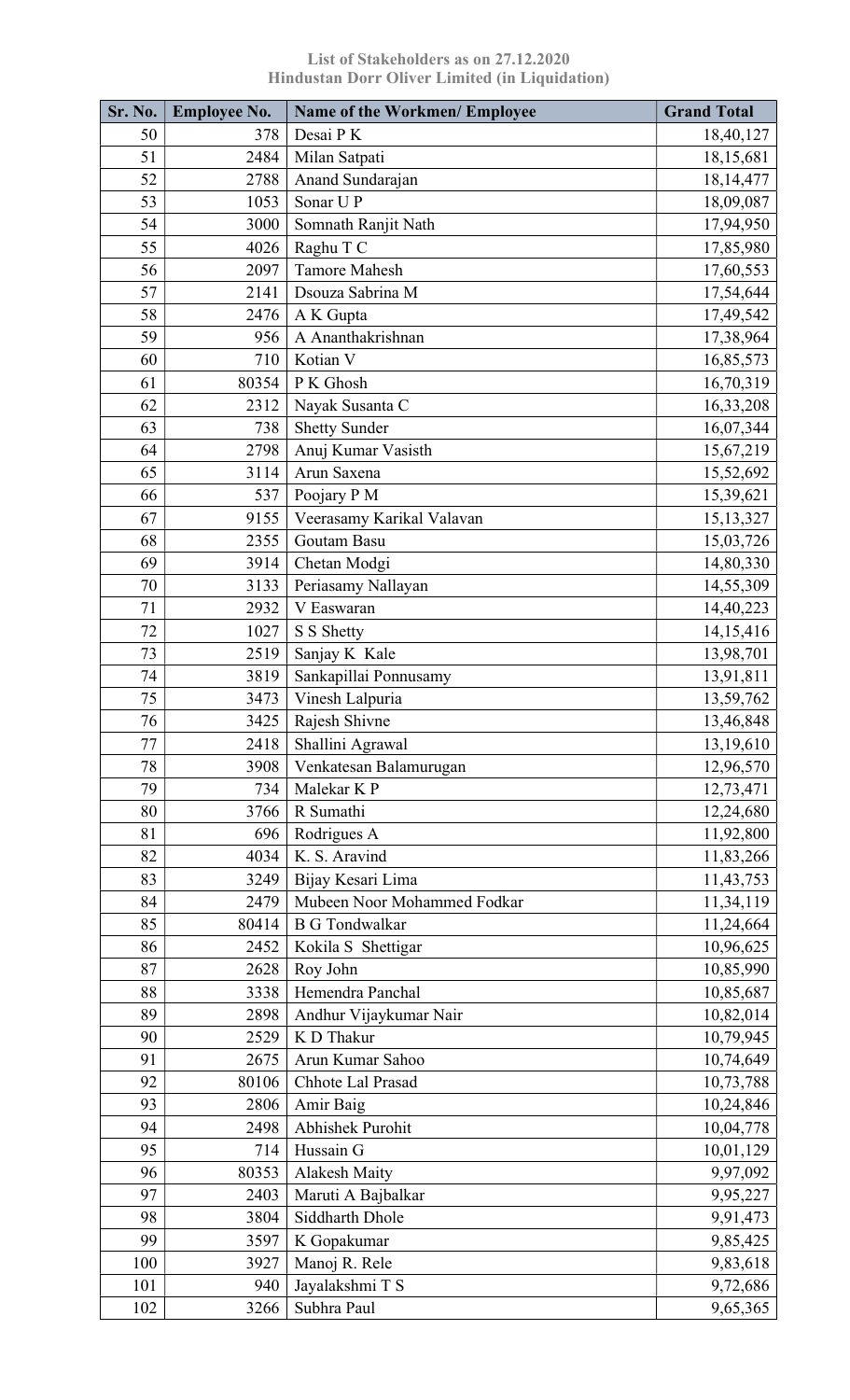| Sr. No. | <b>Employee No.</b> | <b>Name of the Workmen/ Employee</b> | <b>Grand Total</b>   |
|---------|---------------------|--------------------------------------|----------------------|
| 103     | 3121                | Deepak S Pawar                       | 9,61,763             |
| 104     | 373                 | C Manjunatha                         | 9,55,900             |
| 105     | 3740                | Nayna Shetty                         | 9,47,338             |
| 106     | 3717                | Vinod Baburao Patil                  | 9,36,850             |
| 107     | 2511                | Deepak Gaikwad                       | 9,12,772             |
| 108     | 2861                | T Gunasekaran                        | 9,04,354             |
| 109     | 2608                | Pareshkumar Bhagubhai Mistry         | 8,94,336             |
| 110     | 2980                | Pravin H Majalkar                    | 8,92,446             |
| 111     | 933                 | K Sakthivel                          | 8,83,084             |
| 112     | 2407                | A B Dambare                          | 8,68,900             |
| 113     | 715                 | Jayprakash Babu M                    | 8,68,360             |
| 114     | 3219                | Arunkumar S                          | 8,66,601             |
| 115     | 424                 | V Nandakumar                         | 8,66,400             |
| 116     | 2533                | Savio Dsouza                         | 8,49,043             |
| 117     | 3568                | Sujoy Sarkar                         | 8,40,488             |
| 118     | 4012                | T. Ariyanayagam                      | 8,31,345             |
| 119     | 2377                | Hemant T Kapadia                     | 7,91,877             |
| 120     | 2581                | Natasha S Daruwalla                  | 7,90,528             |
| 121     | 3092                | N Ariyaputhiran                      | 7,80,340             |
| 122     | 2376                | Sachin V Indulkar                    | 7,80,242             |
| 123     | 3905                | Ashokan Achuthan                     | 7,67,693             |
| 124     | 2744                | Prabhod Tripathy                     | 7,57,747             |
| 125     | 3897                | Ravindra Kumar K                     | 7,57,089             |
| 126     | 80128               | Lalitha Udaikrishnan                 | 7,55,125             |
| 127     | 2412                | Nivrutti H Patil                     | 7,54,830             |
| 128     | 3432                | Soumitra Kolay                       | 7,33,545             |
| 129     | 3916                | M R Madhusudan                       | 7,16,506             |
| 130     | 2309                | Shekhar P Govekar                    | 7,14,076             |
| 131     | 2493                | Monindra Nath Maity                  | 7,07,745             |
| 132     | 2567                | Sanjay Karnekar                      | 6,92,977             |
| 133     | 80090               | Shree Ram                            | 6,83,772             |
| 134     | 3635                | Taranath K Suvarna                   | 6,83,673             |
| 135     | 3174                | Ajay Riyat                           | 6,82,092             |
| 136     | 80220               | Pradipta Kumar Sethy                 | 6,44,590             |
| 137     | 2622                | U B Rao                              | 6,43,288             |
| 138     | 2518                | Rupam Pahari                         | 6,42,765             |
| 139     | 2876                | Neha Chandrashekhar Kate             | 6,40,207             |
| 140     | 80089               | Ashraf Taj Ahmed                     | 6,23,325             |
| 141     | 9053                | C Krishna Rao                        | 6,12,146             |
| 142     | 2535                | Desai Chetan J                       | 6,11,137             |
| 143     | 3771                | Zaibu Hudson                         | 6,06,201             |
| 144     | 18                  | Naina M Konnur                       | 6,05,478             |
| 145     | 9150                | K Mani                               | 6,04,561             |
| 146     | 2671                | Tushar S Mali                        | 5,99,102             |
| 147     | 2354                |                                      |                      |
| 148     | 80066               | Dasgupta Bikram<br>Pritam R Amle     | 5,85,938<br>5,67,588 |
| 149     | 2054                | G K Dave                             | 5,67,116             |
| 150     | 2083                | P M Shah                             |                      |
| 151     | 3985                | Rashmi Harishachandra Patil          | 5,64,047             |
| 152     | 2774                | Balkrishna Vishnu Pawar              | 5,62,786             |
| 153     |                     |                                      | 5,54,072             |
| 154     | 2711<br>3901        | Joby John<br>Shyamal Purushotham     | 5,52,286             |
| 155     | 2836                |                                      | 5,45,418             |
|         |                     | Yogendranath Chaturvedi              | 5,45,045             |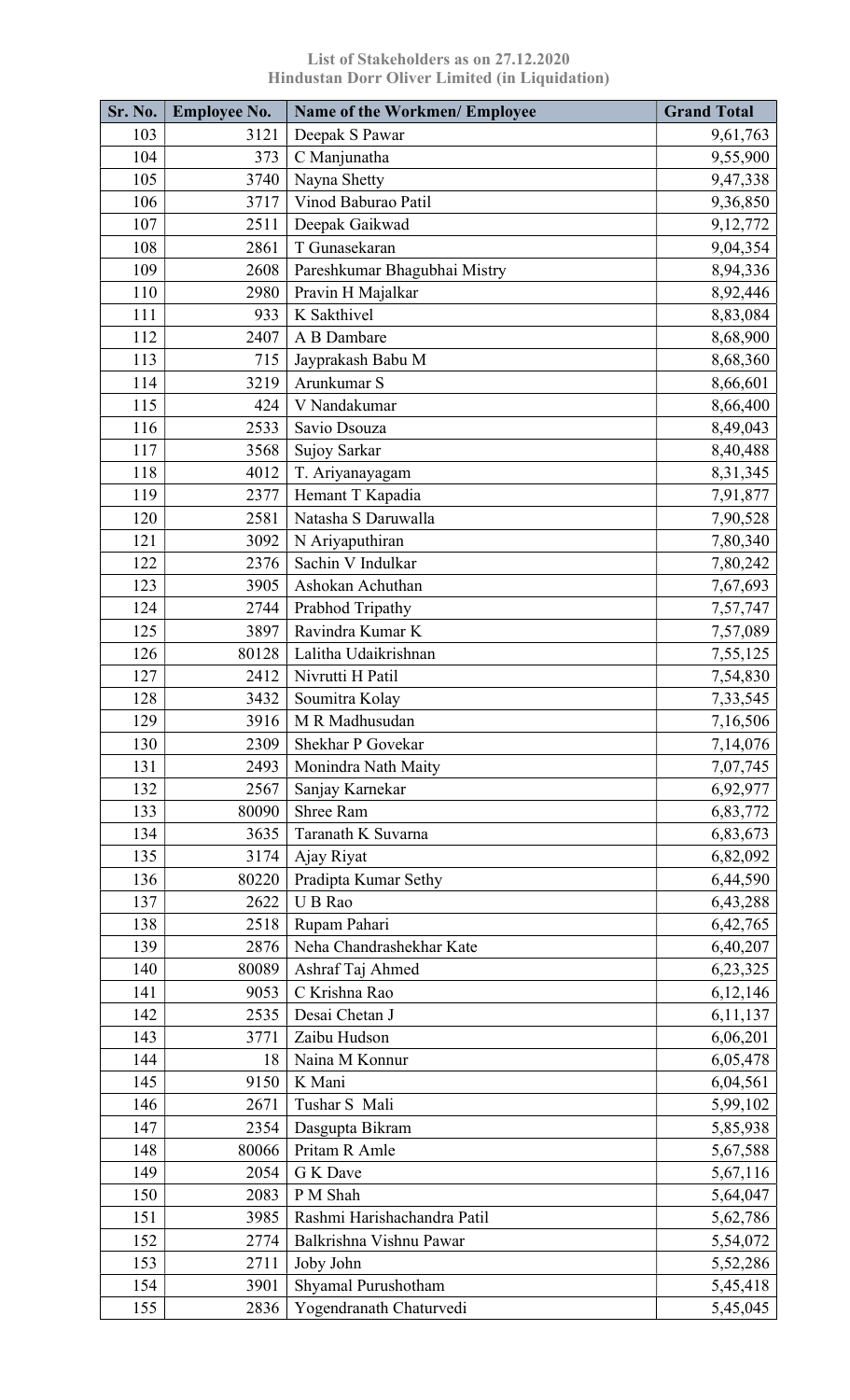| <b>Sr. No.</b> | <b>Employee No.</b> | <b>Name of the Workmen/ Employee</b> | <b>Grand Total</b> |
|----------------|---------------------|--------------------------------------|--------------------|
| 156            | 5040                | Srinivasa Rao P                      | 5,28,911           |
| 157            | 3808                | N Saravana Kumar                     | 5,28,747           |
| 158            | 2855                | Anjan Kumar Chaudhary                | 5,27,030           |
| 159            | 3138                | B Vava Syed Abuthahir                | 5,26,210           |
| 160            | 9185                | S Karthick                           | 5,22,217           |
| 161            | 3863                | Ravi Kumar                           | 5,13,304           |
| 162            | 3859                | Amanulla Shaikh                      | 5,07,263           |
| 163            | 698                 | J Vaz                                | 5,05,522           |
| 164            | 3429                | Vinayak Mundhe                       | 4,99,249           |
| 165            | 3033                | Sandip Srivastava                    | 4,98,179           |
| 166            | 3345                | Abhishek Inani                       | 4,97,929           |
| 167            | 3388                | Pratap Kumar Rath                    | 4,92,129           |
| 168            | 80130               | Raghunath Sahoo                      | 4,89,263           |
| 169            | 844                 | D R Char                             | 4,89,003           |
| 170            | 147                 | V R Oza                              | 4,88,009           |
| 171            | 3551                | Narendra Pandey                      | 4,84,728           |
| 172            | 2796                | Sumit Sarkar                         | 4,84,628           |
| 173            | 80226               | Chandan Samanta                      | 4,72,910           |
| 174            | 80386               | <b>Bablu Maity</b>                   | 4,72,128           |
| 175            | 2914                | Raju P Jose                          | 4,64,555           |
| 176            | 80061               | Nilesh P Pereira                     | 4,61,559           |
| 177            | 2516                | J R Kamat                            | 4,59,617           |
| 178            | 3384                | Manoj Kumar Singh                    | 4,58,920           |
| 179            | 3139                | <b>B</b> Boobalan                    | 4,55,806           |
| 180            | 3038                | C Sivamani                           | 4,52,768           |
| 181            | 2960                | Rajesh Shridhar Mhatre               | 4,48,924           |
| 182            | 2700                | S Srinivasa Rao                      | 4,40,896           |
| 183            | 3112                | Anilkumar Sunasagada                 | 4,37,012           |
| 184            | 3987                | Gagandeep Singh                      | 4,34,972           |
| 185            | 3019                | Mandar Toraskar                      | 4,27,213           |
| 186            |                     |                                      |                    |
| 187            | 2570<br>3881        | Maruti Manjrekar<br>Kumar Abhishek   | 4,23,244           |
|                |                     |                                      | 4,21,431           |
| 188            | 3175                | Amrik Singh<br>J Saravana Bava       | 4,18,847           |
| 189            | 9075                |                                      | 4,16,372           |
| 190            | 435                 | K Chandramouli                       | 4,12,018           |
| 191            | 4052                | P. K. Balasubramanian                | 4,10,464           |
| 192            | 80102               | Ranjan Kumar Patnaik                 | 4,08,551           |
| 193            | 3694                | P G Deshmukh                         | 4,08,218           |
| 194            | 80422               | Kirti N. Modi                        | 4,06,281           |
| 195            | 3528                | Hemant Pardhi                        | 4,06,129           |
| 196            | 3203                | C Karthikeyan                        | 4,04,966           |
| 197            | 3615                | Shivanand Maradi                     | 4,04,473           |
| 198            | 3099                | Ramana Reddy                         | 4,03,049           |
| 199            | 3252                | Sahadev Keshavrao Patil              | 3,99,774           |
| 200            | 3643                | C R Somanadhan Nair                  | 3,99,201           |
| 201            | 3606                | S Thirumala                          | 3,85,459           |
| 202            | 852                 | Ajay S. Khanvilkar                   | 3,84,780           |
| 203            | 80372               | Aditya Singh                         | 3,83,903           |
| 204            | 2718                | Sanjay Anil Jangam                   | 3,80,561           |
| 205            | 2314                | Rajesh N Shetty                      | 3,80,253           |
| 206            | 851                 | N K Varadarajan                      | 3,79,925           |
| 207            | 80103               | Subhash Chandra Mishra               | 3,79,305           |
| 208            | 3599                | <b>Udday Jashpal Singh</b>           | 3,78,519           |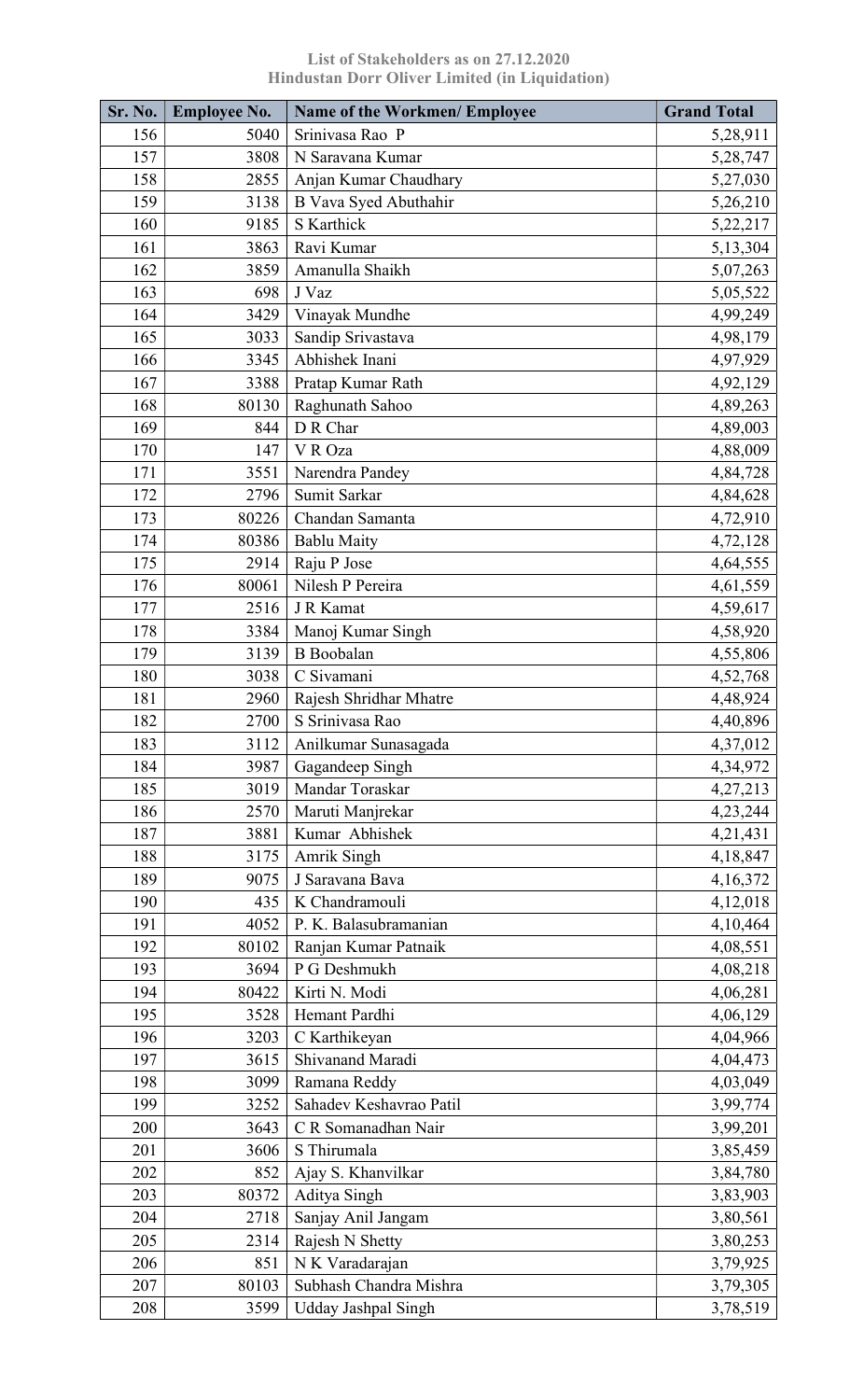| Sr. No.    | <b>Employee No.</b> | <b>Name of the Workmen/ Employee</b> | <b>Grand Total</b>   |
|------------|---------------------|--------------------------------------|----------------------|
| 209        | 09064               | S Balaji                             | 3,78,012             |
| 210        | 33                  | <b>Bhushan Ahire</b>                 | 3,77,815             |
| 211        | 3934                | Veeresh D                            | 3,74,703             |
| 212        | 2436                | Utpal Pramanik                       | 3,73,766             |
| 213        | 2893                | Lalchandra M Yadav                   | 3,72,240             |
| 214        | 985                 | J J Augustus                         | 3,70,051             |
| 215        | 3782                | Devang Vijay Oza                     | 3,66,491             |
| 216        | 80191               | Ramesh Kharwar                       | 3,66,456             |
| 217        | 80329               | Sk Nazir Hossain                     | 3,64,551             |
| 218        | 2505                | Manisha Yadav                        | 3,62,281             |
| 219        | 80369               | Samir Panchanan Mistry               | 3,48,948             |
| 220        | 523                 | V P Mulkutkar                        | 3,47,338             |
| 221        | 3770                | Aniket Solanki                       | 3,43,969             |
| 222        | 2458                | Moinoddin A. Trunkwale               | 3,41,855             |
| 223        | 3701                | Jadumani Mahanta                     | 3,40,542             |
| 224        | 2549                | Amit Chakravorthy                    | 3,37,462             |
| 225        | 3692                | <b>Binod Kumar Rath</b>              | 3,30,545             |
| 226        | 562                 | M Y Muranjan                         | 3,28,460             |
| 227        | 3052                | <b>Bharat Shivnandan Dighe</b>       | 3,26,523             |
| 228        | 2513                | Jaideep Parekh                       | 3,24,373             |
| 229        | 80248               | T Bramhananda Reddy                  | 3,23,878             |
| 230        | 3945                | Shashikant Sharma                    | 3, 21, 545           |
| 231        | 3620                | Yuvraj Chendke                       | 3,21,385             |
| 232        | 3835                | S. Balakrishnan                      | 3,19,842             |
| 233        | 2772                | Manoharsingh Ajitsingh Hoonjan       | 3,13,811             |
| 234        | 80365               | Rajasekar V                          | 3,12,840             |
| 235        | 2390                | S Jawahar                            | 3, 11, 043           |
| 236        | 9062                | P Krishna Kumar                      | 3,09,815             |
| 237        | 2730                | Abhaykumar Mohapatra                 | 3,04,333             |
| 238        | 2765                | Sitaram Antu Nadankar                | 3,02,901             |
| 239        | 3814                | M Mouralidharne                      | 2,99,491             |
| 240        | 2753                | Surajit Das                          | 2,97,239             |
| 241        | 3326                | Sarika H Mehta                       | 2,94,046             |
| 242        | C7                  | <b>Anand Behere</b>                  | 2,93,350             |
| 243        | 2819                | Basavaraj C Madiwal                  | 2,91,121             |
| 244        | 2867                | Sudhangsu Kumar Singha               | 2,89,951             |
| 245        | 80347               | Abhijeet G Purohit                   | 2,87,775             |
| 246        | 2393                | T C Raghu                            | 2,87,415             |
| 247        | 3024                | Veena Patil                          | 2,86,893             |
| 248        | 2785                | Dharm Pal Singh                      | 2,82,993             |
| 249        | 2274                | R S Bandiwadekar                     | 2,81,595             |
| 250        | 2868                | Sudarshan Naskar                     |                      |
| 251        | 3670                | J Karthik                            | 2,78,511             |
| 252        | 4033                | Sanjay Kumar Dhar                    | 2,76,133<br>2,75,044 |
|            |                     |                                      |                      |
| 253<br>254 | 80188               | Nigamanand Mishra                    | 2,74,235             |
| 255        | 2771                | Sanjay Ekilwale<br>Rakesh Kumar      | 2,71,307             |
|            | 3741                |                                      | 2,71,012             |
| 256        | 2512                | Lokesh Mishra<br>Muralidhar P        | 2,66,935             |
| 257        | 415                 |                                      | 2,65,302             |
| 258        | 3826                | Jagdish Prasad Mishra                | 2,62,863             |
| 259        | 3563                | Satya Prakash Rath                   | 2,62,601             |
| 260        | 3688                | Agnivesh Singh                       | 2,61,905             |
| 261        | 3947                | Sudipto Ghosh                        | 2,61,797             |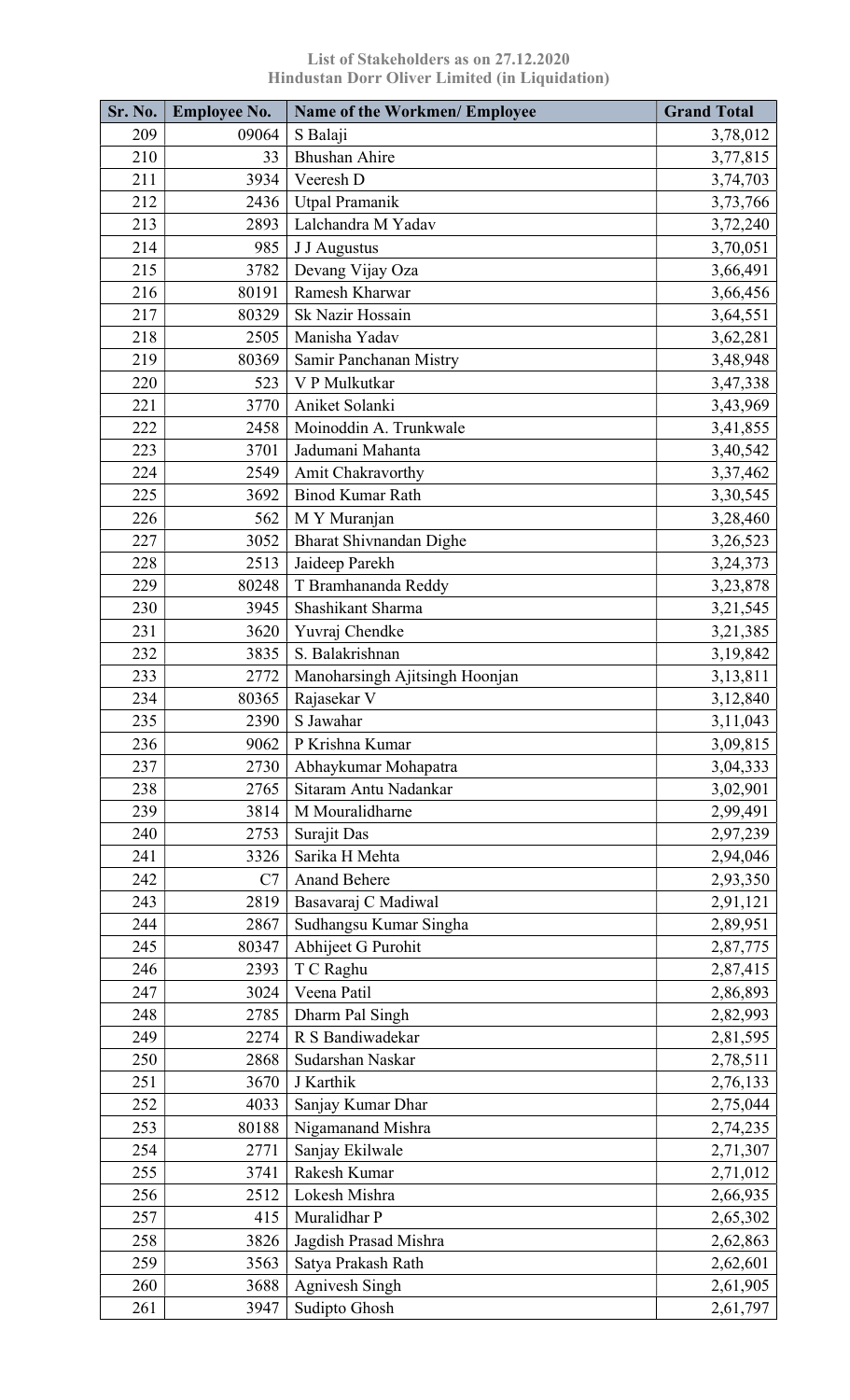| Sr. No. | <b>Employee No.</b> | <b>Name of the Workmen/ Employee</b> | <b>Grand Total</b> |
|---------|---------------------|--------------------------------------|--------------------|
| 262     | 3754                | Amit S Mhatre                        | 2,61,715           |
| 263     | 3460                | Sridhar Kintali                      | 2,57,083           |
| 264     | 900                 | Jatin Kini                           | 2,54,773           |
| 265     | 2580                | Vinod Bapat                          | 2,54,679           |
| 266     | 3911                | Deepak Prasad Choudhary              | 2,54,387           |
| 267     | 80409               | Aravind Lalu Rathod                  | 2,54,076           |
| 268     | 2614                | Sudhir Mishra                        | 2,52,679           |
| 269     | 3991                | Kishor Sikdar                        | 2,51,349           |
| 270     | 2433                | Deepak Kumar Sahu                    | 2,50,559           |
| 271     | 2773                | Sunil Pundlik Dhuri                  | 2,50,460           |
| 272     | 4015                | Manasi Yogesh Sarang                 | 2,49,631           |
| 273     | 118                 | A P Athaide                          | 2,49,012           |
| 274     | 3930                | Prakash Ganesan Kumar                | 2,44,932           |
| 275     | 3988                | Debasish Patnaik                     | 2,44,511           |
| 276     | 4008                | Amit Dutta                           | 2,43,809           |
| 277     | 3942                | Dhaniraj Gautam                      | 2,42,520           |
| 278     | 3603                | Jasobanta Barik                      | 2,37,570           |
| 279     | 1054                | M R Morye                            | 2,34,867           |
| 280     | 2061                | Bhupendra Sankhe                     | 2,32,593           |
| 281     | 3895                | Nilesh Meghani                       | 2,32,385           |
| 282     | 2555                | Rajkumar Keswani                     | 2,32,355           |
| 283     | 422                 | P M Sanil                            |                    |
| 284     | 80406               | Rabishankar Gayen                    | 2,31,042           |
| 285     | 2368                | Nimesh P. Patel                      | 2,30,709           |
| 286     |                     |                                      | 2,29,212           |
|         | 3812                | Pradhuman Chaudhary                  | 2,26,852           |
| 287     | 3990                | Prabhat Ranjan Sinha                 | 2,26,723           |
| 288     | 80384               | Saumya Ranjan Sahoo                  | 2,25,957           |
| 289     | 3969                | Vikrant Vilas Padwal                 | 2,25,014           |
| 290     | 70002               | Shaji Thomas                         | 2,23,381           |
| 291     | 3718                | Arun Sachan                          | 2,22,288           |
| 292     | 3843                | Krinal Parmar                        | 2,19,787           |
| 293     | 2625                | Deven Shah                           | 2,16,175           |
| 294     | 4021                | Swapnil Prabhakar Koyande            | 2,15,349           |
| 295     | 80082               | <b>Bimal Mondal</b>                  | 2,09,657           |
| 296     | 2884                | Hitesh Patel                         | 2,08,544           |
| 297     | 3796                | Nikhil Kalia                         | 2,05,335           |
| 298     | 2985                | Saurin Patel                         | 2,02,485           |
| 299     | 926                 | Anandan D                            | 2,00,775           |
| 300     | 3941                | Sarang Kulkarni                      | 2,00,744           |
| 301     | 3565                | N Krishnamurthy                      | 1,94,803           |
| 302     | 3933                | Nishant Arunan                       | 1,94,644           |
| 303     | 2416                | Subhash N Gundu                      | 1,92,752           |
| 304     | 3691                | S N Maity                            | 1,92,688           |
| 305     | 80315               | Shashadhar Sarkar                    | 1,91,232           |
| 306     | 3904                | <b>Hemant Patel</b>                  | 1,90,875           |
| 307     | 2222                | <b>Sutar Prasad R</b>                | 1,90,821           |
| 308     | 3431                | Mukesh Kulshreshta                   | 1,90,305           |
| 309     | 3159                | Abhay C. Pawar                       | 1,89,727           |
| 310     | 3994                | Pravesh Divakar Shetty               | 1,88,572           |
| 311     | 2045                | Gujar S D                            | 1,88,260           |
| 312     | 80345               | Girish Prasad Behera                 | 1,87,997           |
| 313     | 3929                | Nirmal Menon                         | 1,87,080           |
| 314     | 3461                | Atulkumar Patil                      | 1,83,940           |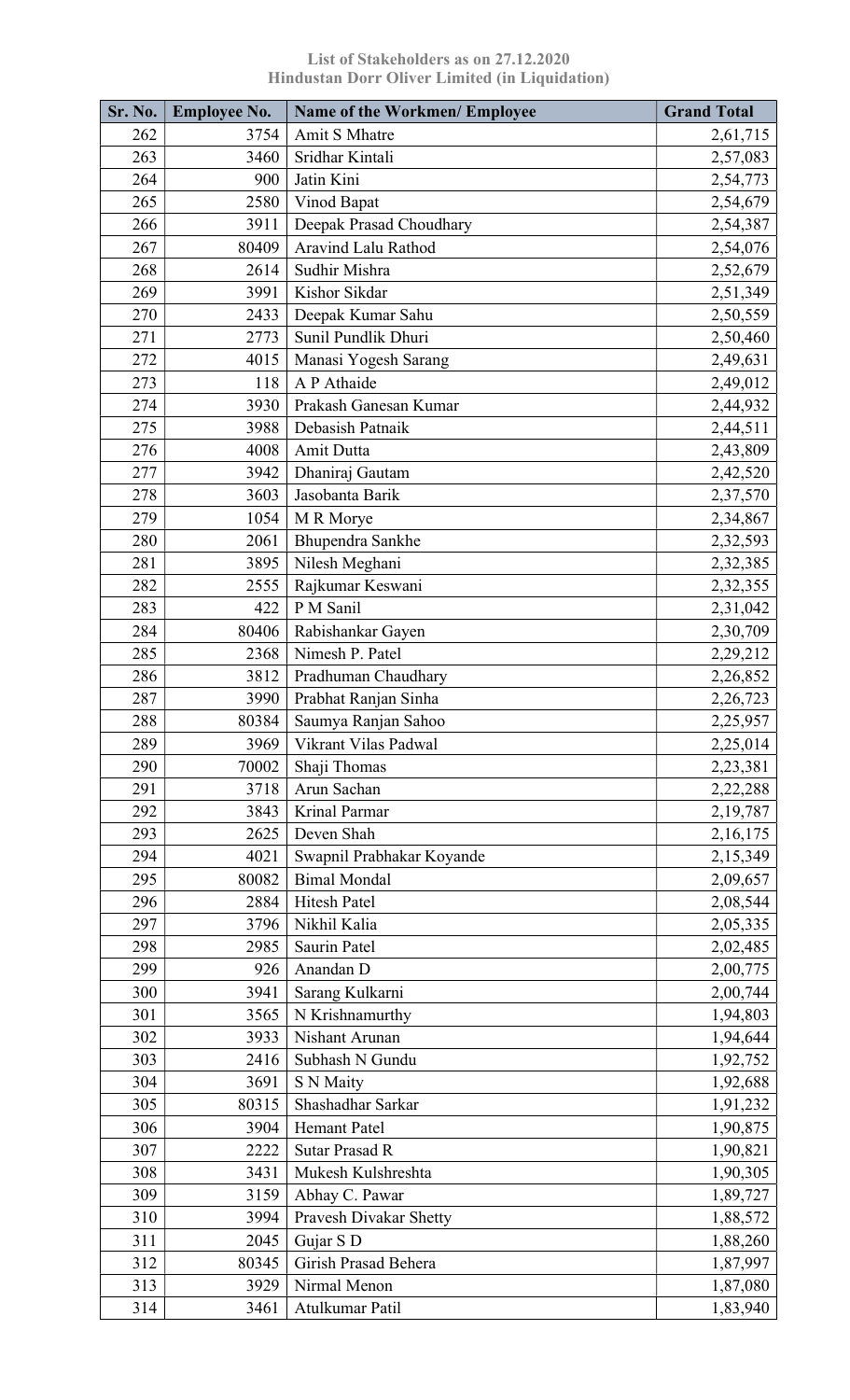| Sr. No. | <b>Employee No.</b> | <b>Name of the Workmen/ Employee</b> | <b>Grand Total</b> |
|---------|---------------------|--------------------------------------|--------------------|
| 315     | 3725                | Dipankar Urao                        | 1,83,916           |
| 316     | 3870                | Jayram Korgaonkar                    | 1,83,636           |
| 317     | 3722                | <b>Alok Mohanty</b>                  | 1,83,455           |
| 318     | 3710                | Parsuram Nath                        | 1,81,960           |
| 319     | 2588                | Rajesh Kumar Singh                   | 1,80,038           |
| 320     | 2656                | K S Arvind                           | 1,79,963           |
| 321     | 3640                | VRPRaja                              | 1,79,747           |
| 322     | 80441               | V. Karuppiah                         | 1,78,500           |
| 323     | 3926                | Richard Ubaldo Dmello                | 1,78,000           |
| 324     | 3989                | Vinayak D Solkar                     | 1,77,920           |
| 325     | 3845                | Ajesh Kaimal                         | 1,77,761           |
| 326     | 2957                | Tusar Kanta Bal                      | 1,77,193           |
| 327     | 719                 | V P Tamore                           | 1,76,686           |
| 328     | 3922                | Kaviyarasan                          | 1,76,603           |
| 329     | 3719                | A Ravikumar                          | 1,74,649           |
| 330     | 3049                | Itrat Abbas Syed                     | 1,73,283           |
| 331     | 9057                | A Kishor Kumar Reddy                 | 1,73,076           |
| 332     | 4001                | <b>Shankar Gopne</b>                 | 1,72,301           |
| 333     | 3976                | Manish Suresh Thombre                | 1,69,953           |
| 334     | 2544                | Mahesh Sawardekar                    | 1,69,246           |
| 335     | 3056                | Prasad Bhujbal                       | 1,69,234           |
| 336     | 3532                | Debasish Paul                        | 1,68,784           |
| 337     | 9127                | M Saravanan                          | 1,66,994           |
| 338     | 673                 | <b>B G Tondwalkar</b>                | 1,66,355           |
| 339     | 80368               | Dilip Kumar Toppo                    | 1,65,833           |
| 340     | 3289                | Vijay Khedekar                       | 1,65,660           |
| 341     | 21                  | K G Mhatre                           | 1,61,915           |
| 342     | 3622                | Rajiv Ahuja                          | 1,61,889           |
| 343     | 2767                | Dwarakanath S Jamsandekar            | 1,61,198           |
| 344     | 2541                | Pradeep Kumar Dutta                  | 1,59,787           |
| 345     | 2804                | G Venkata Ramana                     | 1,59,645           |
| 346     | 2540                | Hemanta Kumar Nath                   | 1,58,302           |
| 347     | 80194               | M Venkateswar Rao                    | 1,57,766           |
| 348     | 2074                | Dr Nivedita Panda                    | 1,57,599           |
| 349     | 3359                | R Anadakrishnan                      | 1,57,256           |
| 350     | 4042                | Surajit S. Das                       | 1,56,715           |
| 351     | 3687                | A. Sridhar Kumar                     | 1,56,576           |
| 352     | 80430               | Ashutosh Shrivastava                 | 1,55,788           |
| 353     | 9197                | R Rajkumar                           | 1,54,166           |
| 354     | 3918                | Rajan Ingale                         | 1,53,243           |
| 355     | 2550                | Gopal Chell                          | 1,51,604           |
| 356     | 3786                | Balaram Sanatan Pakal                | 1,50,869           |
| 357     | 2215                | S C Dalvi                            | 1,49,516           |
| 358     | 3020                | Shubhra Desai                        | 1,48,738           |
| 359     | 3831                | S Mohan                              | 1,48,705           |
| 360     | 4053                | Sasanpuri Tirumala                   | 1,46,186           |
| 361     | 80300               | Shankar Kadam                        | 1,45,799           |
| 362     | 3879                | D Balaji                             | 1,45,773           |
| 363     | 3851                | Bibhuti Bhushan                      | 1,45,589           |
| 364     | 2321                | <b>Amit Dutta</b>                    | 1,44,638           |
| 365     | 3924                | Sanika S Khedekar                    |                    |
| 366     | 80335               | Sanjay Kumar Verma                   | 1,44,478           |
| 367     | 80250               | Brijesh Kumar Srivastava             | 1,43,981           |
|         |                     |                                      | 1,42,604           |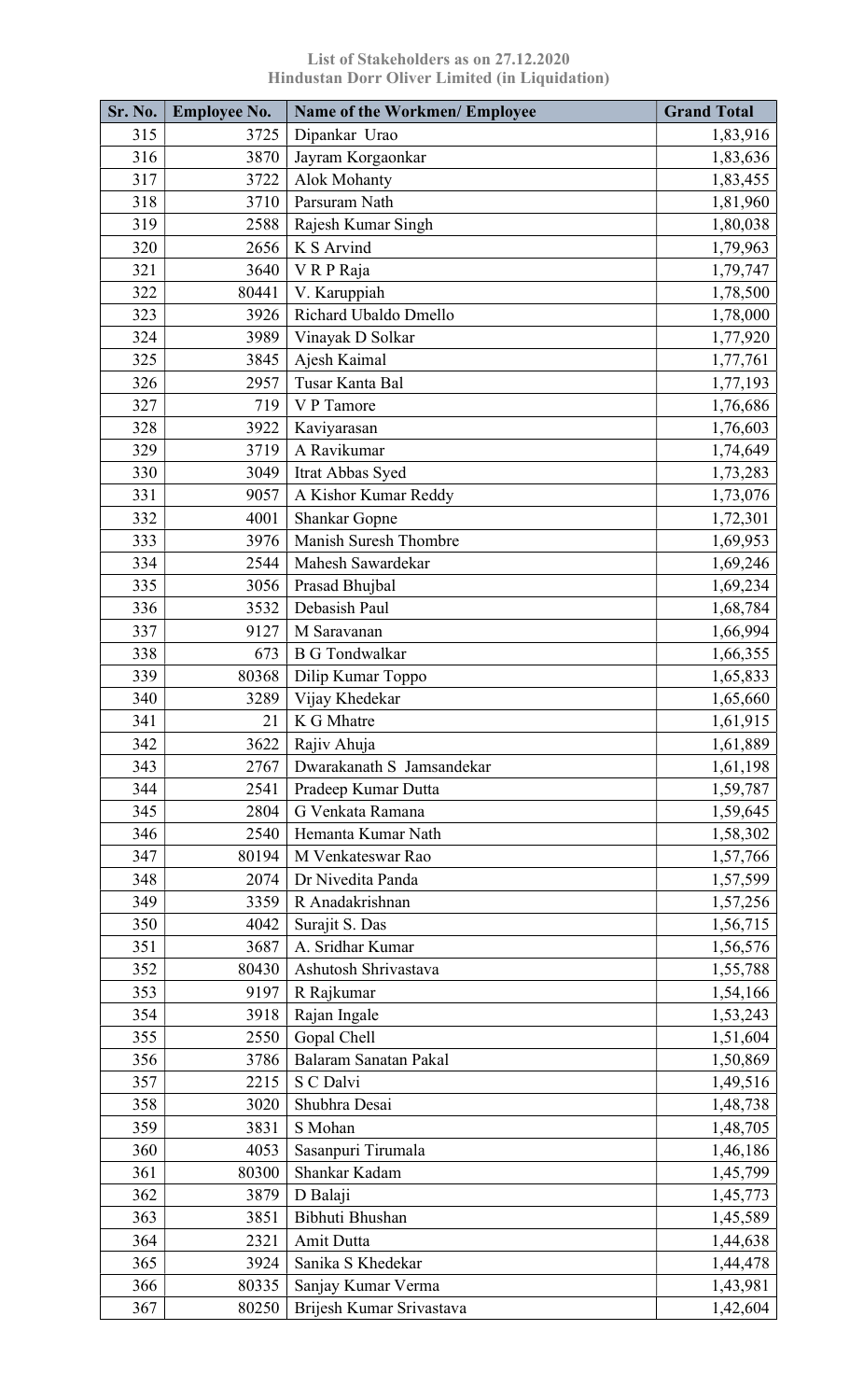| Sr. No. | <b>Employee No.</b> | Name of the Workmen/ Employee | <b>Grand Total</b> |
|---------|---------------------|-------------------------------|--------------------|
| 368     | 4018                | Prashant Madhuvandas Shah     | 1,41,547           |
| 369     | 3007                | Vivek Chaturvedi              | 1,41,289           |
| 370     | 3982                | Sneha Kale                    | 1,41,006           |
| 371     | 3890                | Abhishek Gole                 | 1,40,179           |
| 372     | 3891                | Madhu Manjari                 | 1,39,696           |
| 373     | 3950                | Priyanka Gandhi               | 1,39,084           |
| 374     | 3894                | Rajiv Upadhyay                | 1,37,968           |
| 375     | 2497                | Maharana Kundan               | 1,37,838           |
| 376     | 4037                | Neha Surve                    | 1,36,448           |
| 377     | 2905                | Sankar M                      | 1,33,623           |
| 378     | 2410                | Sunoj Kovatte                 | 1,33,069           |
| 379     | 80078               | D V Thakurdesai               | 1,32,676           |
| 380     | 80420               | Jagannath Sutar               | 1,32,423           |
| 381     | 9056                | M Jayakumar                   | 1,31,316           |
| 382     | 3871                | Sunil Singh                   | 1,31,156           |
| 383     | 4002                | M. Anthonyraj                 | 1,30,821           |
| 384     | 2066                | Swapnil A Pimple              | 1,29,791           |
| 385     | 2658                | Kamal Kishore Dutta           | 1,29,068           |
| 386     | 2674                | Rajesh Chalke                 | 1,29,020           |
| 387     | 2279                | Satyanarayana D V             | 1,28,863           |
| 388     | 3145                | C K Padmagireesan             | 1,28,173           |
| 389     | 4025                | Prakash Ram                   | 1,27,835           |
| 390     | 2870                | Sudhir Kumar Mahapatra        | 1,27,617           |
| 391     | 3983                | Shrikant Maheshwar Mohanty    | 1,26,283           |
| 392     | 3714                | Prabhir Kumar Santra          | 1,25,367           |
| 393     | 2331                | Amol A Kakade                 | 1,24,017           |
| 394     | 153                 | S Ballani                     | 1,23,072           |
| 395     | 3915                | Braja Kishore Das             | 1,22,762           |
| 396     | 4003                | C Vinoth Kumar                | 1,22,708           |
| 397     | 2910                | Deepti Dubey                  | 1,22,539           |
| 398     | 2553                | Suchit Vishwasrao             | 1,22,509           |
| 399     | 2779                | Prashant Deshpande            | 1,21,856           |
| 400     | 3869                | Jitendra Kumar Pardhi         | 1,21,613           |
| 401     | 3877                | M Sunil Kumar                 | 1,21,612           |
| 402     | 4028                | Dhananjay Kumar Pandey        | 1,21,563           |
| 403     | 2766                | Dharmendra Kumar              | 1,21,389           |
| 404     | 2787                | D Pavadaisamy                 | 1,21,026           |
| 405     | 80093               | Umesh Kumar Yadav             | 1,20,966           |
| 406     | 3979                | <b>Arvind Pawar</b>           | 1,20,332           |
| 407     | 80228               | V Senthilkumar                | 1,19,564           |
| 408     | 9186                | G Siddharthan                 | 1,18,705           |
| 409     | 2503                | Shakuna Udupa                 | 1,18,406           |
| 410     | 4007                | Sangita Roy Basu              | 1,17,199           |
| 411     | 3874                | R Balaji                      | 1,17,075           |
| 412     | 9100                | S Parthiban                   | 1,16,788           |
| 413     | 2971                | Ranjit Kumar Nayak            | 1,15,970           |
| 414     | 4038                | Bhavya K Trivedi              | 1,14,194           |
| 415     | 3909                | Gopal Pramanik                | 1,13,305           |
| 416     | 3775                | Amresh Kumar Choudhary        | 1,13,120           |
| 417     | 2768                | Jagannath Masye               | 1,12,067           |
| 418     | 80376               | Manish Kumar Gond             | 1,09,848           |
| 419     | 3773                | Amjad Khan                    | 1,09,481           |
| 420     | 4040                | Amol Dattaram Chandivade      | 1,09,139           |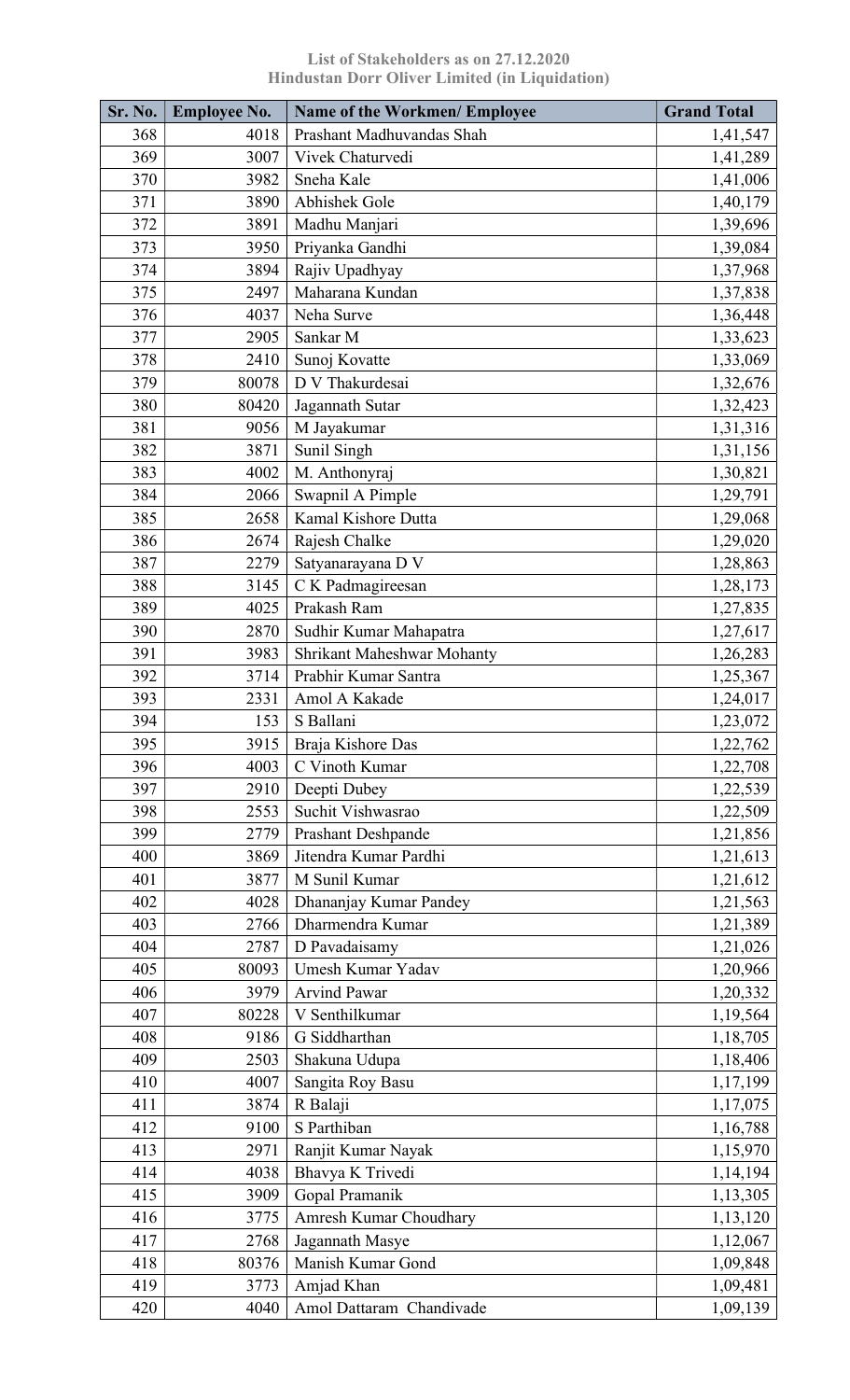| Sr. No. | <b>Employee No.</b> | <b>Name of the Workmen/ Employee</b> | <b>Grand Total</b> |
|---------|---------------------|--------------------------------------|--------------------|
| 421     | 3695                | P Ganesan                            | 1,08,784           |
| 422     | 80436               | R. Lakshmi Narayana                  | 1,08,266           |
| 423     | 3899                | Prashant Wani                        | 1,07,907           |
| 424     | 2456                | Mohan R Patil                        | 1,07,870           |
| 425     | 3650                | Manimurugan A                        | 1,06,966           |
| 426     | 3469                | Shrikant Karadkar                    | 1,06,604           |
| 427     | 858                 | V K Agrawal                          | 1,06,502           |
| 428     | 2962                | Bhaskar Srivastava                   | 1,05,744           |
| 429     | 3795                | Deepak Khati                         | 1,05,034           |
| 430     | 9192                | Mohideen Abdul Khadar J              | 1,04,970           |
| 431     | 3939                | Kapil Kumar Thakur                   | 1,04,306           |
| 432     | 3872                | Ashish Kumar Singh                   | 1,04,287           |
| 433     | 3652                | Prashant Desai                       | 1,04,185           |
| 434     | 3022                | Tejas Shah                           | 1,03,705           |
| 435     | 3745                | Anil Kumar Bussa                     | 1,03,699           |
| 436     | 2582                | Iranna S. Kokatnur                   | 1,03,291           |
| 437     | 3595                | K Mohan                              | 1,02,690           |
| 438     | 9169                | T Gokulnath                          | 1,02,641           |
| 439     | 2610                | Manish A Surve                       | 1,01,748           |
| 440     | 3501                | Mehul Chaturvedi                     | 1,01,266           |
| 441     | 3925                | Unnati V Phutane                     | 1,01,127           |
| 442     |                     | R M Inturi                           |                    |
|         | 689                 |                                      | 1,01,070           |
| 443     | 4032                | Trilochan Nath Dubey                 | 1,00,838           |
| 444     | 3251                | Chetan D Panchal                     | 1,00,486           |
| 445     | 3227                | Sivaprasad Chandaluri                | 99,925             |
| 446     | 3931                | Sujit Kurangali                      | 99,845             |
| 447     | 2291                | Pradhuman Chaudhary                  | 99,749             |
| 448     | 3978                | Hardik Trivedi                       | 99,249             |
| 449     | 3838                | Navaneetha Krishnan                  | 98,889             |
| 450     | 3734                | Apoorva Shrivastava                  | 98,835             |
| 451     | 711                 | F B Singh                            | 98,713             |
| 452     | 2973                | Arjun Prasad Keshari                 | 98,293             |
| 453     | 3346                | Chirag Madaan                        | 98,175             |
| 454     | 656                 | A E Vaidya                           | 97,658             |
| 455     | 4054                | Bijendra Raj                         | 97,216             |
| 456     | 2400                | Krishnadas Vasudevan                 | 96,818             |
| 457     | 80438               | Dileep Namdeo                        | 95,910             |
| 458     | 9198                | Nanthakumar Shanmugam                | 95,350             |
| 459     | 9180                | Rita Joshi                           | 94,287             |
| 460     | 3873                | S Gokul                              | 93,858             |
| 461     | 3291                | Kamlesh Patel                        | 93,404             |
| 462     | 2034                | Anup A Phatak                        | 92,862             |
| 463     | 3729                | Rushabh A. Shah                      | 92,370             |
| 464     | 3889                | <b>Christopher Charles</b>           | 91,966             |
| 465     | 3837                | Sandeep S Jadhav                     | 91,822             |
| 466     | 2207                | Ghosh Utpal                          | 91,641             |
| 467     | 4020                | Sundar Rajan P S                     | 91,632             |
| 468     | 3954                | <b>Dinesh Parab</b>                  | 89,790             |
| 469     | 3972                | Rajan Vishnu Parab                   | 89,523             |
| 470     | 3957                | Bharat Jayakumar                     | 89,368             |
| 471     | 2800                | M Ravishankar                        | 88,700             |
| 472     | 3715                | Nagarjuna Rao                        | 88,581             |
| 473     | 9187                | E Prabhakar                          | 88,397             |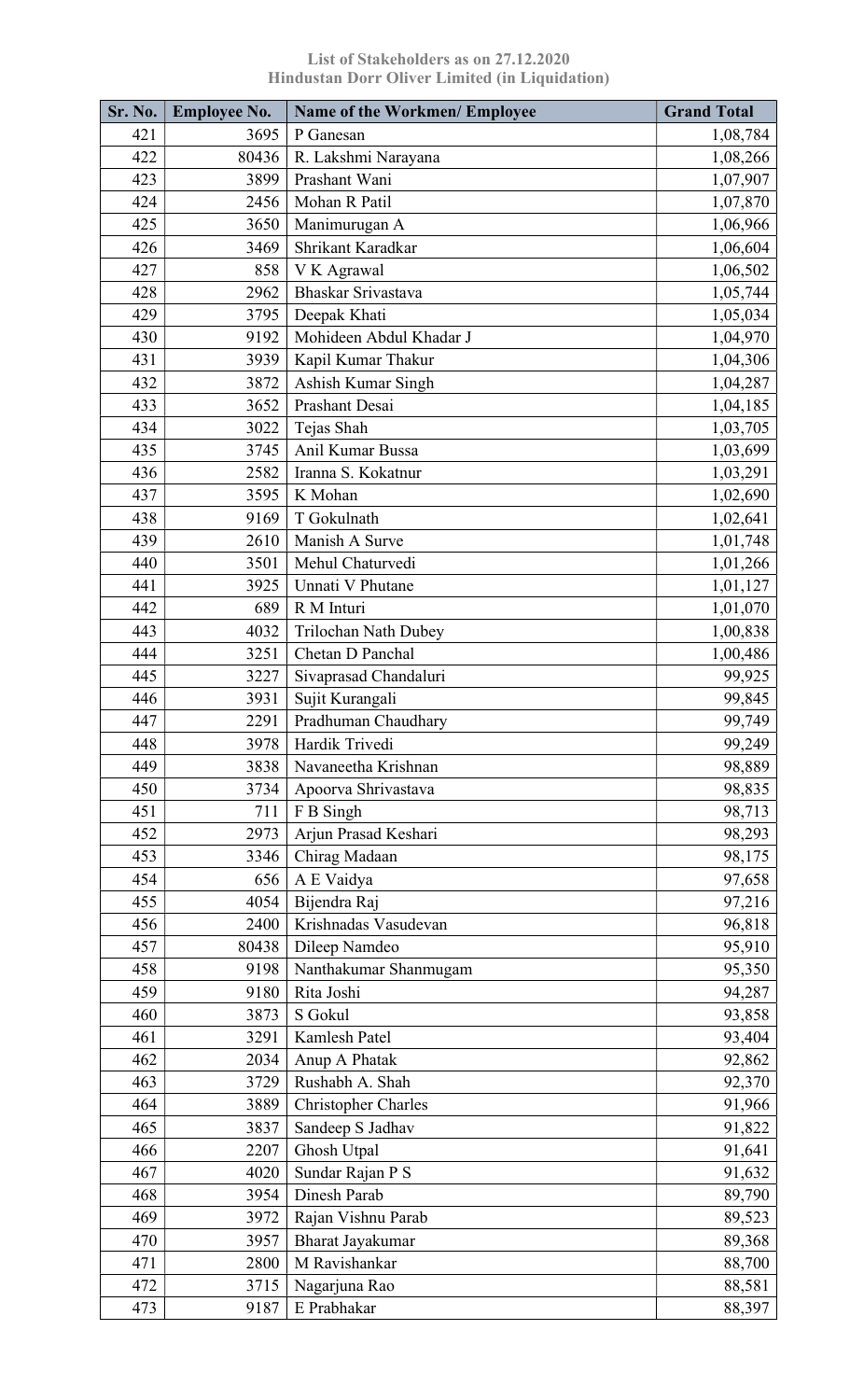| Sr. No.    | <b>Employee No.</b> | <b>Name of the Workmen/ Employee</b>  | <b>Grand Total</b> |
|------------|---------------------|---------------------------------------|--------------------|
| 474        | 2820                | Vijay Kumar Hari Sahu                 | 88,219             |
| 475        | 3405                | Mahadev Chinchali                     | 86,539             |
| 476        | 80064               | Nita P Samant                         | 86,229             |
| 477        | 2599                | Sashibhushan Nayak                    | 86,075             |
| 478        | 9114                | V Ganesan                             | 85,889             |
| 479        | 3644                | Rama Chandra Acharya                  | 85,433             |
| 480        | 80295               | Kishor Boruah                         | 85,399             |
| 481        | 3646                | Krishnasamy A                         | 85,342             |
| 482        | 3728                | Gopanth Mishra                        | 84,851             |
| 483        | 3577                | Manoj Gupte                           | 84,348             |
| 484        | 2727                | Prathamesh P Dhumal                   | 83,988             |
| 485        | 3788                | D Muralikrishna                       | 83,680             |
| 486        | 4044                | E. Kalyana Sundhram                   | 83,575             |
| 487        | 3673                | Surendra Gaikwad                      | 83,550             |
| 488        | 4056                | Sanjay Jay Krishna Thakur             | 82,606             |
| 489        | 3830                | Dipak Kumar Mondal                    | 82,013             |
| 490        | 3805                | Diptendu Shaw                         | 81,907             |
| 491        | 3080                | M Sabu                                | 81,571             |
| 492        | 3172                | Somesh Sharma                         | 80,293             |
| 493        | 2762                | E V Ratnabalan                        | 79,791             |
| 494        | 923                 | R Anad Kumar                          | 79,374             |
| 495        | 80129               | Jeevan Swain                          | 78,967             |
| 496        | 3448                | Pradeep Kumar Ahirwar                 | 78,554             |
| 497        | 2385                | Calvin Rozario                        | 78,507             |
| 498        | 2539                | <b>Shankar Gopne</b>                  | 78,465             |
| 499        | 2840                | Yogesh Chavan                         | 78,110             |
| 500        | 3521                | Athithan A                            | 78,026             |
| 501        | 4029                | Rakshit R Patel                       | 77,896             |
| 502        | 4041                | Bishwanath A. Nayak                   | 77,052             |
| 503        | 3849                | T N Singh                             | 76,917             |
| 504        | 3699                | Duraimuruhan C                        | 76,493             |
| 505        | 3679                | Harish Maurya                         | 75,943             |
| 506        | 2903                | Vaibhav Sumant                        | 75,753             |
| 507        | 3794                | Narsing K Arya                        | 74,154             |
| 508        | 80136               | Sanjeeb Kumar Choudhury               | 73,524             |
| 509        | 3063                | Mahendra Bhaduria                     | 73,367             |
| 510        | 9182                | P Harinath                            |                    |
| 511        | 3197                | Vikas Bahl                            | 73,291             |
|            |                     | Shrawan Kumar                         | 73,177             |
| 512<br>513 | 4055<br>3946        |                                       | 73,048             |
|            |                     | Narendra R Wanjari<br>Ashok Kumar Pal | 72,870             |
| 514        | 4009                |                                       | 72,478             |
| 515        | 2974                | Chinmay Sahu                          | 72,460             |
| 516        | 80431               | Vijay Manohar Patekar                 | 72,313             |
| 517        | 9013                | E Boopalan                            | 72,243             |
| 518        | 3944                | T. Lakshmana Marimuthu                | 72,001             |
| 519        | 2601                | Vivek Patil                           | 71,895             |
| 520        | 2095                | Katkar R M                            | 71,614             |
| 521        | 5061                | A C Kishore                           | 71,374             |
| 522        | 3084                | Shafeer Khan S                        | 70,958             |
| 523        | 3631                | Kaluram                               | 70,909             |
| 524        | 519                 | P A Dhuri                             | 70,611             |
| 525        | 3328                | Manohar Pawar                         | 69,845             |
| 526        | 3778                | Deepak Kamat                          | 69,345             |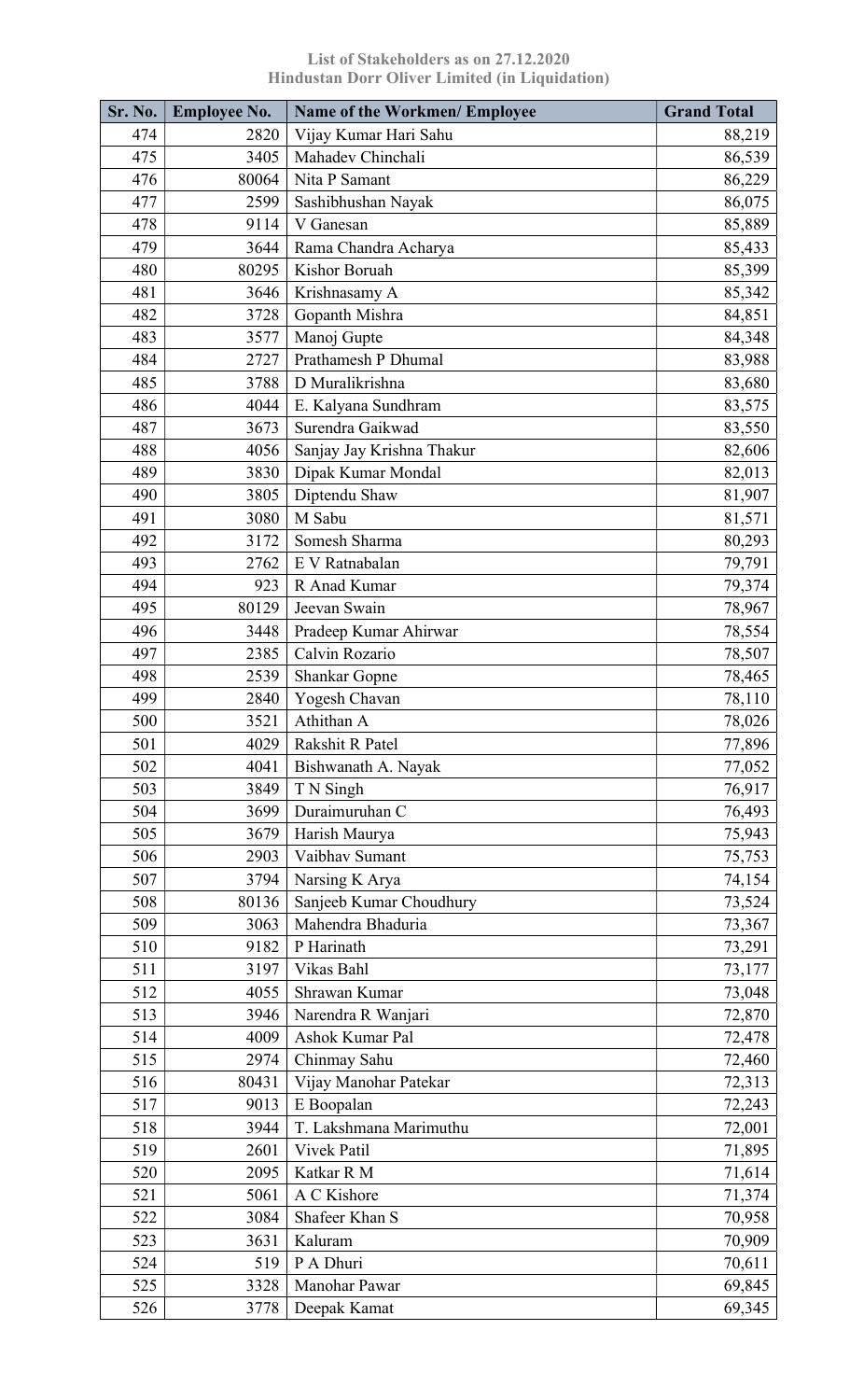| Sr. No. | <b>Employee No.</b> | <b>Name of the Workmen/ Employee</b>            | <b>Grand Total</b> |
|---------|---------------------|-------------------------------------------------|--------------------|
| 527     | 3375                | Sourabh Bhargava                                | 69,239             |
| 528     | 3888                | R Gopinathan                                    | 69,239             |
| 529     | 5026                | S Karthigeyan                                   | 69,048             |
| 530     | 3086                | M R Madhusudhan                                 | 67,731             |
| 531     | 3923                | Vilas K Bhuwad                                  | 67,163             |
| 532     | 2420                | T N Singh                                       | 66,145             |
| 533     | 3226                | Anvar Basha                                     | 65,780             |
| 534     | 3041                | <b>Ashok Mittal</b>                             | 65,265             |
| 535     | 2496                | <b>Tarak Nath Dey</b>                           | 65,092             |
| 536     | 3200                | Murali Krishna Dochibatla                       | 65,018             |
| 537     | 3549                | Komirelli Kalva                                 | 64,430             |
| 538     | 9146                | S Ushanandini                                   | 64,212             |
| 539     | 3016                | Vimal Sengar                                    | 62,552             |
| 540     | 80069               | Sushant V. Sahu                                 | 62,315             |
| 541     | 3421                | M Venkatesan                                    | 61,925             |
| 542     | 2053                | Sushant A Kuvalekar                             | 61,870             |
| 543     | 9199                | C Sakthivel                                     | 61,095             |
| 544     | 2951                | Shubhangi Kharde                                | 60,358             |
| 545     | 80270               | Bijendra Kumar Raj                              | 60,319             |
| 546     | 3696                | Pratik Panchal                                  |                    |
| 547     |                     |                                                 | 59,595             |
|         | 3492                | Sunil Kumar Himatsingka<br>T Maria Anant Suresh | 59,354             |
| 548     | 9144                |                                                 | 59,159             |
| 549     | 3951                | Ashish Kumar Mishra                             | 58,579             |
| 550     | 3262                | Paurusadipta Mahakhud                           | 58,084             |
| 551     | 2709                | <b>Ashok Patel</b>                              | 58,064             |
| 552     | 4048                | Sonali Kiran Padhy                              | 57,500             |
| 553     | 3977                | Ujwal Chaudhari                                 | 57,043             |
| 554     | 3164                | Karna Bahadur Gurung                            | 56,627             |
| 555     | 2791                | Anil G Rane                                     | 56,318             |
| 556     | 80425               | <b>Bahadursingh Gupta</b>                       | 56,300             |
| 557     | 2981                | Rajesh Kudumula                                 | 56,255             |
| 558     | 3171                | Tammina Manjunath                               | 55,206             |
| 559     | 3253                | Ramakant Behera                                 | 55,200             |
| 560     | 2915                | Ashish Deshpande                                | 54,841             |
| 561     | 3325                | Hardik Mehta                                    | 54,835             |
| 562     | 3060                | Pandab Maharana                                 | 54,729             |
| 563     | 3768                | Nilesh Mandavkar                                | 54,485             |
| 564     | 9035                | S Vinothkumar                                   | 54,430             |
| 565     | 3463                | Rakesh C. Dutta                                 | 54,224             |
| 566     | 4023                | Swagat Kumar Nayak                              | 54,215             |
| 567     | 80397               | Rajendra R Vartak                               | 53,832             |
| 568     | 80398               | Subhash Shantaram Parkar                        | 53,832             |
| 569     | 3772                | <b>B</b> Imran Tofic                            | 53,495             |
| 570     | 3507                | Jitendra U Bhirud                               | 53,327             |
| 571     | 3222                | Jitendra Barik                                  | 52,789             |
| 572     | 3703                | Prashant Mehta                                  | 52,470             |
| 573     | 3489                | Usha Kiran                                      | 52,424             |
| 574     | 2615                | Sujit C Talkar                                  | 51,359             |
| 575     | 3825                | Gyan Sayeet Mohanandia                          | 50,015             |
| 576     | 3475                | Tanvi Agarwal                                   | 50,000             |
| 577     | 2977                | D P Naidu                                       | 49,656             |
| 578     | 4035                | Santosh K Jadhav                                | 49,034             |
| 579     | 3955                | Changdev Mane                                   | 48,734             |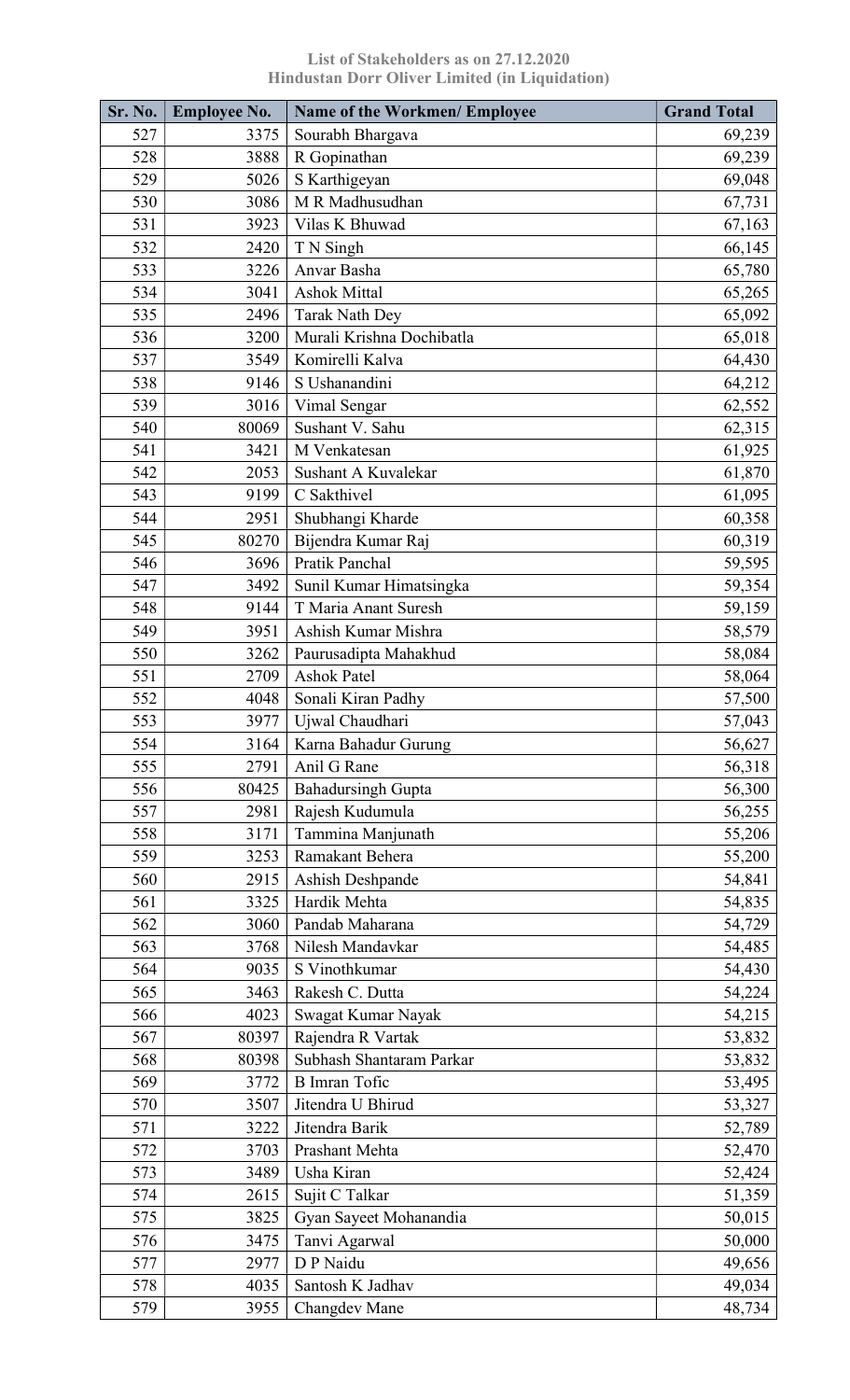| <b>Sr. No.</b> | <b>Employee No.</b> | <b>Name of the Workmen/ Employee</b> | <b>Grand Total</b> |
|----------------|---------------------|--------------------------------------|--------------------|
| 580            | 2850                | Amol G Kamble                        | 48,365             |
| 581            | 9189                | A Arun Kumar                         | 48,331             |
| 582            | 3623                | Rajagopal Mukesh                     | 48,290             |
| 583            | 2590                | K Sreekant Reddy                     | 48,099             |
| 584            | 3998                | Roshan Pradhan                       | 47,719             |
| 585            | 2690                | Prakash Chaudhari                    | 47,620             |
| 586            | 3860                | D Satyanarayan Reddy                 | 47,066             |
| 587            | 1048                | P G Kothavale                        | 47,062             |
| 588            | 3732                | Kamala Kanta Panda                   | 46,973             |
| 589            | 9050                | W Charles Meshak                     | 46,705             |
| 590            | 3697                | Manik Karmakar                       | 46,429             |
| 591            | 3205                | Virendra Pratap Singh                | 46,158             |
| 592            | 4045                | Sridhar Kennady                      | 46,000             |
| 593            | 4046                | Sagar Kashinath Mathe                | 46,000             |
| 594            | 4047                | Paul Raphy T.                        | 46,000             |
| 595            | 3876                | Manoj Keyan                          | 45,478             |
| 596            | 3657                | Subhesh Kumar Jena                   | 45,345             |
| 597            | 80292               | Mohd. Rashid Ansari                  | 45,269             |
| 598            | 80097               | H G Patel                            | 45,232             |
| 599            | 3415                | Deva Domala                          | 44,959             |
| 600            | 3350                | E Santanam                           | 44,744             |
| 601            | 2846                | Vaibhav V Chavan                     | 44,671             |
| 602            | 3093                | Rajesh Kothandaraman                 | 44,401             |
| 603            | 3288                | Sushma Rawat                         | 44,235             |
| 604            | 80302               | Moromi Saikia                        | 43,983             |
| 605            | 3366                | Keshav Kumar Chaubey                 | 43,885             |
|                | 3984                | Gaurav Jaiswal                       |                    |
| 606            |                     |                                      | 43,416             |
| 607<br>608     | 906                 | Subramaniam K<br>Manoharan N         | 42,954             |
|                | 80403               | Ram Kumar                            | 42,350             |
| 609            | 2745                |                                      | 42,335             |
| 610            | 80364               | Ranjit Singh Hada                    | 42,242             |
| 611            | 3761                | Sangram Dasadhikari                  | 42,197             |
| 612            | 4010                | Trilochan Nath Dubey                 | 41,380             |
| 613            | 80346               | Soumya Ranjan Mishra                 | 41,075             |
| 614            | 3952                | Sandeep Patil                        | 40,870             |
| 615            | 3797                | Piyush Gupta                         | 40,656             |
| 616            | 3371                | Rohit Athiya                         | 40,342             |
| 617            | 2822                | Satish Kumar Gourineni               | 40,105             |
| 618            | 3270                | <b>B</b> Bashir Ahmed Khan           | 39,451             |
| 619            | 3793                | Deepak Dhondiyal                     | 39,444             |
| 620            | 988                 | Palanivel R                          | 38,807             |
| 621            | 3408                | Hemambare Reddy                      | 38,379             |
| 622            | 80299               | Atchy Reddy Kandula                  | 38,282             |
| 623            | 3953                | Ramendra Kumar Jha                   | 38,184             |
| 624            | 3602                | Kailash Mishra                       | 37,775             |
| 625            | 2825                | Anoop M.B.                           | 37,383             |
| 626            | 3836                | Prince Joseph                        | 37,227             |
| 627            | 3531                | Piyush Kumar Solanki                 | 37,115             |
| 628            | 2924                | Deepa Iyer                           | 37,063             |
| 629            | 3457                | Sandip Phagare                       | 36,912             |
| 630            | 971                 | S Durairajan                         | 36,740             |
| 631            | 3653                | Hansa Dutt Joshi                     | 36,700             |
| 632            | 904                 | Shaikh Azad                          | 36,169             |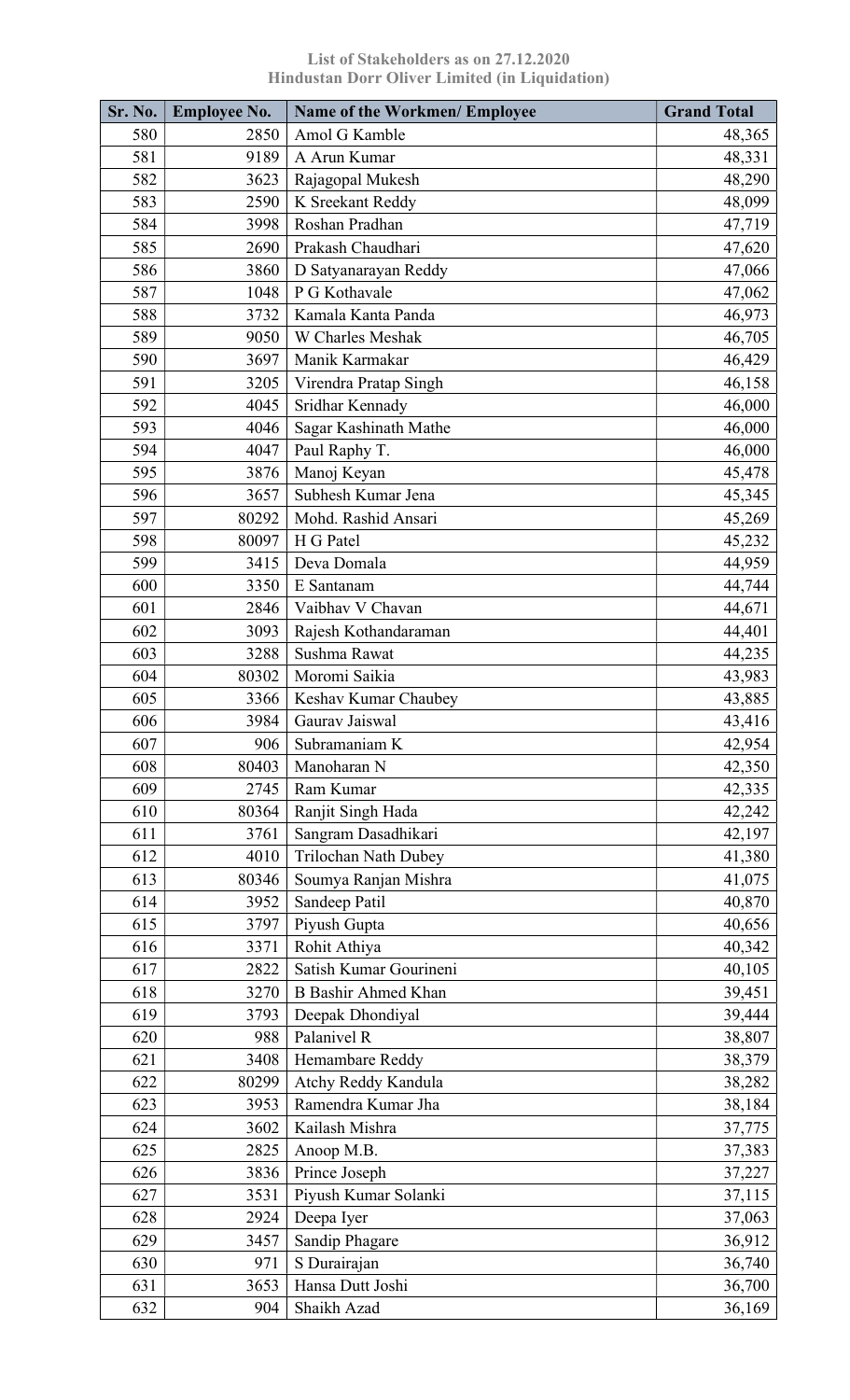| Sr. No. | <b>Employee No.</b> | <b>Name of the Workmen/ Employee</b> | <b>Grand Total</b> |
|---------|---------------------|--------------------------------------|--------------------|
| 633     | 3069                | Anilkumar K Nair                     | 35,830             |
| 634     | 80254               | Md. Nayyer Rahman                    | 35,672             |
| 635     | 2510                | Pravin R Bandivadekar                | 35,370             |
| 636     | 80272               | Sunil Kumar Singh                    | 35,173             |
| 637     | 3707                | Balkrishna Shepunde                  | 35,147             |
| 638     | 9193                | V Sriram                             | 34,854             |
| 639     | 621                 | S S Das                              | 34,543             |
| 640     | 3478                | Amit Dhawan                          | 34,519             |
| 641     | 80234               | R Rajasekaran                        | 34,373             |
| 642     | 3015                | Rajeev Kumar Sharma                  | 33,952             |
| 643     | 3113                | Sudhir Kumar Singh                   | 33,693             |
| 644     | 3883                | Pradeep Halbhavi                     | 33,432             |
| 645     | 2755                | Rajadesingh C.                       | 32,997             |
| 646     | 3365                | Gangaram Lodhi                       | 32,834             |
| 647     | 3847                | R Suresh Kumar                       | 32,633             |
| 648     | 4014                | Annis Jenifer N                      | 31,784             |
| 649     | 3971                | Anang G Patil                        | 31,716             |
| 650     | 3491                | Hitendra Bhoir                       | 31,500             |
| 651     | 3850                | Deepak R Nayak                       | 31,391             |
| 652     | 3411                | Laxman Budhe                         | 31,268             |
| 653     | 3341                | Sujeetkumar Raghuvanshi              | 31,017             |
| 654     | 3887                | P G Vishnuvarman                     | 30,886             |
| 655     | 2912                | Salman Zahir                         | 30,553             |
| 656     | 3975                | Manish Jain                          | 30,525             |
| 657     | 80236               | S Selvakumar                         | 29,947             |
| 658     | 2413                | Mukesh Chandra Kulshreshtha          | 29,887             |
| 659     | 2845                | A. Ayyappan                          | 29,565             |
| 660     | 3893                | Mandar Ayare                         | 29,526             |
| 661     | 2293                | N R Mohanty                          | 29,436             |
| 662     | 3789                | Vivek Sagar                          | 28,786             |
| 663     | 80312               | Rajkumar Pandey                      | 28,536             |
| 664     | 3742                | Ashish Swarnkar                      | 28,383             |
| 665     | 3739                | Santosh Kumar Kanugula               | 28,037             |
| 666     | 3752                | Bharati Hitesh Koli                  | 27,999             |
| 667     | 3504                | Dilip Kumar Panda                    | 27,813             |
| 668     | 80265               | Rajpal Gill                          | 27,552             |
| 669     | 3702                | Jagdip Parikh                        | 27,500             |
| 670     | 9191                | S Venkateswara Pandian               | 27,109             |
| 671     | 9147                | M Manickam                           | 27,047             |
| 672     | 3727                | Sourabh Ganguly                      | 26,904             |
| 673     | 9151                | R Sudhakar                           | 26,649             |
| 674     | 3354                | Ridham Mehta                         | 26,589             |
| 675     | 3736                | Subhash Chandra Samal                | 26,167             |
| 676     | 3784                | Tapas Chakraborty                    | 26,154             |
| 677     | 3299                | Siddhartha Chaturvedi                | 26,151             |
| 678     | 3117                | Gauri A Pekam                        | 25,922             |
| 679     | 2596                | Manish Bijwe                         | 25,889             |
| 680     |                     |                                      |                    |
| 681     | 3720                | Ajoy Kumar Jena                      | 25,751             |
| 682     | 3956<br>3410        | Swarna Sheregar<br>Farzana Merchant  | 25,537             |
| 683     |                     |                                      | 25,479             |
|         | 3963                | Sailendra Raghuwanshi<br>S. Siva     | 25,416             |
| 684     | 3351                |                                      | 25,395             |
| 685     | 3648                | Harikrishna Ramala                   | 25,037             |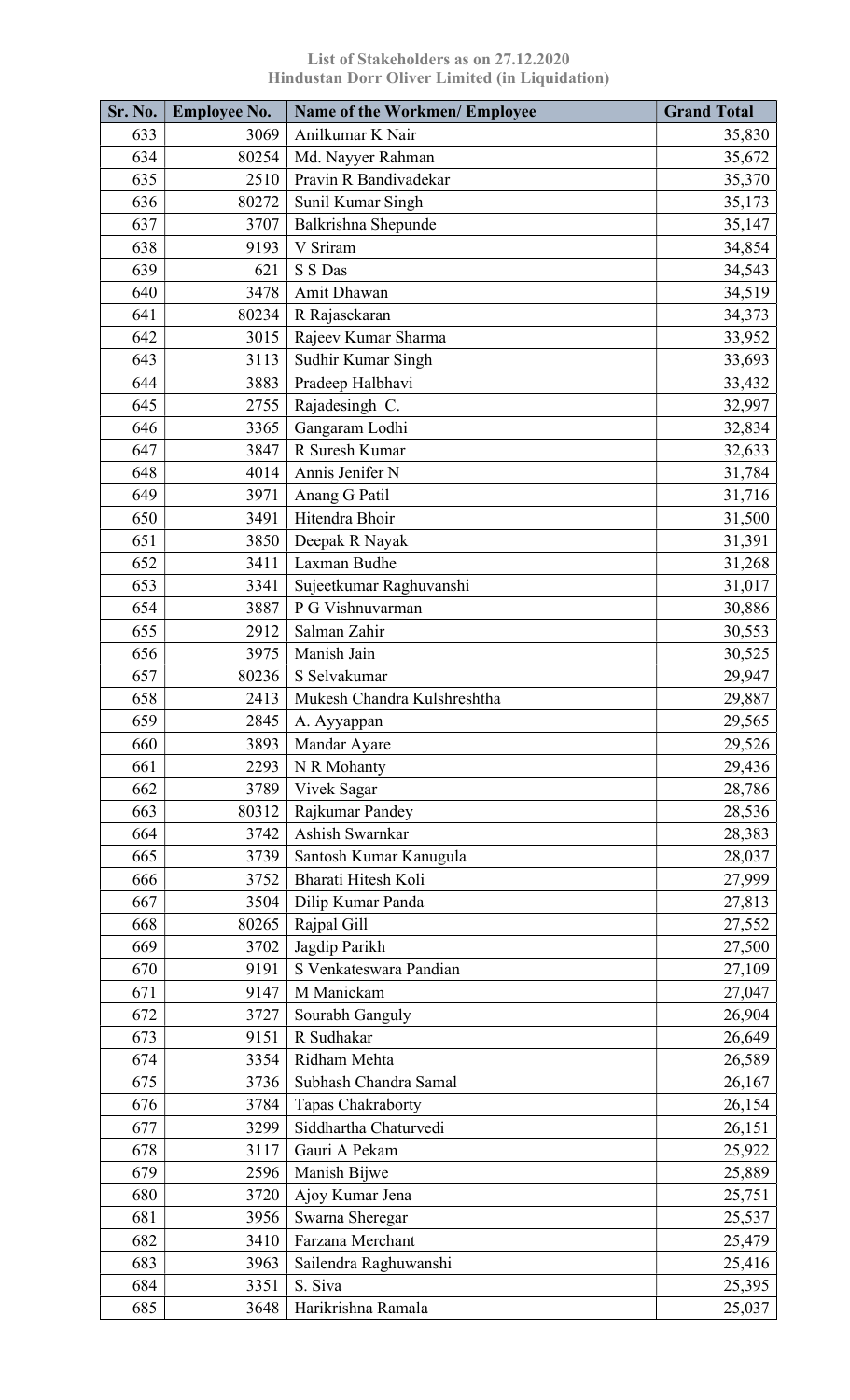| Sr. No. | <b>Employee No.</b> | <b>Name of the Workmen/ Employee</b> | <b>Grand Total</b> |
|---------|---------------------|--------------------------------------|--------------------|
| 686     | 3045                | Nitesh Anil Satam                    | 25,014             |
| 687     | 3903                | R Murali                             | 24,944             |
| 688     | 3187                | Kunal Chaturvedi                     | 24,879             |
| 689     | 3250                | B Satyanarayana                      | 24,870             |
| 690     | 3558                | Abhijit Deb                          | 24,804             |
| 691     | 9156                | D Sivakumar                          | 24,623             |
| 692     | 4006                | <b>Bhola Singh Bisen</b>             | 24,591             |
| 693     | 3480                | Bharanidharan G                      | 24,463             |
| 694     | 3342                | Ravindra Bidwaik                     | 24,442             |
| 695     | 3552                | Neerajkumar N Barot                  | 24,328             |
| 696     | 3436                | Alok Kumar Dubey                     | 24,080             |
| 697     | 9021                | M Arockia Raj                        | 24,001             |
| 698     | 3265                | Upendra Kumar                        | 23,788             |
| 699     | 2543                | M. Gopal                             | 23,622             |
| 700     | 3917                | Dilip Namdeo                         | 23,589             |
| 701     | 3414                | S. Prakash                           | 23,553             |
| 702     | 3131                | S Isaac Neel Samuel                  | 23,485             |
| 703     | 9190                | <b>B</b> Senthil Kumar               | 23,185             |
| 704     | 3792                | Nirup Kumar                          | 23,184             |
| 705     | 3575                | Neelam Yadav                         | 23,093             |
| 706     | 9128                | K Satish                             | 22,899             |
| 707     | 3948                | Somnath A. Kharade                   | 22,386             |
| 708     | 3236                | Sonu R Gupta                         | 22,267             |
| 709     | 80206               | Trinadh Rao Vegi                     | 22,220             |
| 710     | 3749                | Rohan Matte                          | 22,207             |
| 711     | 2613                | Mayuresh V. Javalkar                 | 21,826             |
| 712     | 3329                | Ketan Patel                          | 21,698             |
| 713     | 3693                | Vivek Renuguntwar                    | 21,692             |
| 714     | 3527                | Sourabha Dehadrai                    | 21,633             |
| 715     | 3220                | J Pawankumar Reddy                   | 21,389             |
| 716     | 3726                | Annamalai                            | 21,269             |
| 717     | 3762                | Pradeep Kumar Nanda                  | 21,122             |
| 718     | 2812                | Ajit Halankar                        | 20,590             |
| 719     | 2210                | <b>Bhalerao Ritesh A</b>             | 20,558             |
| 720     | 3399                | Swapnesh S Vishwasrao                | 20,505             |
| 721     | 3184                | Shrish Kumar Rai                     | 20,328             |
| 722     | 3553                | Manoj Goswami                        | 20,055             |
| 723     | 3627                | Ameet Shroff                         | 20,000             |
| 724     | 3712                | Laxman Kale                          | 19,666             |
| 725     | 3748                | Mayur Talreja                        | 19,627             |
| 726     | 3141                | Chiranjeeb Pal                       | 19,610             |
| 727     | 2306                | Rajesh Krishnan R                    | 19,577             |
| 728     | 3582                | R Balalmurugan                       | 19,514             |
| 729     | 3591                | M Raja Rao                           | 19,305             |
| 730     | 3738                | Swapnil Mane                         | 19,000             |
| 731     | 3376                | Hemant Kumar Mahobia                 | 18,887             |
| 732     | 3190                | <b>Ashit Kumar Bose</b>              | 18,750             |
| 733     | 3294                | Tushar Mahajan                       | 18,748             |
| 734     | 2770                | Keshav Davera                        | 18,683             |
| 735     | 3051                | <b>Bhavesh M Bhalala</b>             | 18,657             |
| 736     |                     | Satish Salvi                         |                    |
| 737     | 3506<br>2721        |                                      | 18,646             |
|         | 2475                | Dipelesh Kumar Singh                 | 18,338             |
| 738     |                     | Sandeep A Kulkarni                   | 17,912             |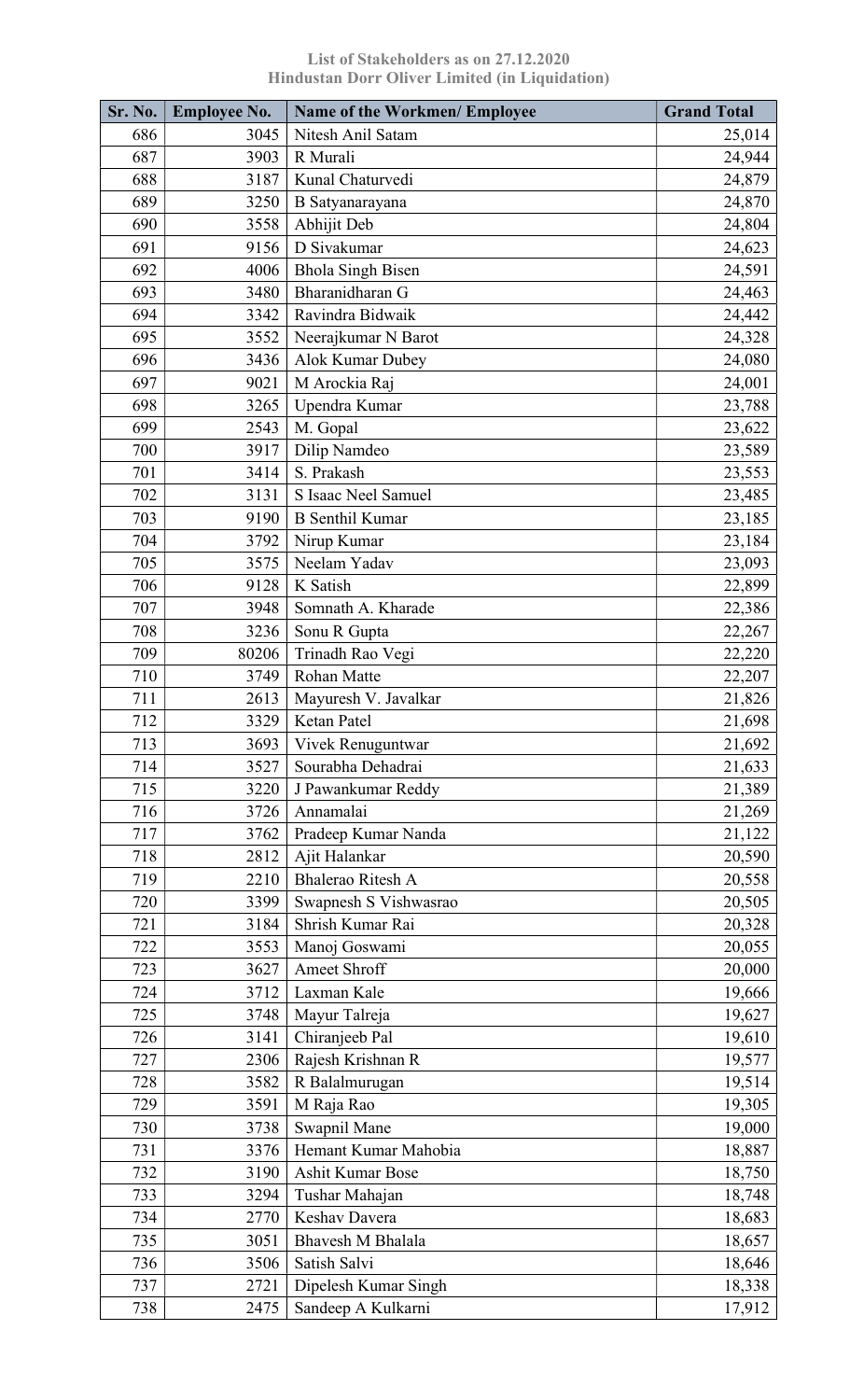| Sr. No. | <b>Employee No.</b> | <b>Name of the Workmen/ Employee</b> | <b>Grand Total</b> |
|---------|---------------------|--------------------------------------|--------------------|
| 739     | 9014                | A.Jothi Prakash                      | 17,809             |
| 740     | 3516                | Hemant N Chaudhari                   | 17,760             |
| 741     | 3543                | Lalitendu Bihari                     | 17,143             |
| 742     | 3774                | Rashmi Sunil                         | 16,500             |
| 743     | 80276               | R Murugan                            | 16,500             |
| 744     | 3032                | Suryakant Pakal                      | 15,980             |
| 745     | 3343                | Padmanav Rout                        | 15,969             |
| 746     | 3115                | Ashish Y. Trehan                     | 15,844             |
| 747     | 3671                | Raghuveersingh Mehera                | 15,692             |
| 748     | 3322                | Arjun B Khot                         | 15,605             |
| 749     | 3995                | Subhashchandra HK                    | 14,721             |
| 750     | 3765                | Jainath Ram                          | 14,663             |
| 751     | 2538                | Sandip Pande                         | 14,542             |
| 752     | 3557                | D Saroj Kumar                        | 14,184             |
| 753     | 3779                | Kamlesh Jaiswal                      | 14,010             |
| 754     | 3601                | Sabhyasachi Das                      | 14,000             |
| 755     | 3723                | Akhilesh K Pandey                    | 14,000             |
| 756     | 3708                | Ibrahim Shaikh                       | 13,627             |
| 757     | 3244                | Sachin B Shetty                      | 13,342             |
| 758     | 9145                | <b>B</b> Nagarajan                   | 13,342             |
| 759     | 2701                | Pallavi Mokal                        | 13,253             |
| 760     | 3353                | Archana Trivedi                      | 13,245             |
| 761     | 80273               | K Hemasundara Rao                    | 13,194             |
| 762     | 3274                | Ahamad Ali                           | 13,108             |
| 763     | 3759                | Syam S V                             | 13,071             |
| 764     | 3298                | Dinesh Bhanushali                    | 13,000             |
| 765     | 3452                | Shib Sakti Pal                       | 13,000             |
| 766     | 3913                | Devendra Verma                       | 12,704             |
| 767     | 9071                | R. Lakshminarayanan                  | 12,459             |
| 768     | 80091               | Sunil Kumar                          | 12,265             |
| 769     | 2248                | Sharma Madhu Das                     | 12,175             |
| 770     | 3747                | Supriya Parelkar                     | 12,000             |
| 771     | 3706                | Nasim Ahmed                          | 11,967             |
| 772     | 2399                | Praful Dambal                        | 11,843             |
| 773     | 3932                | Ganesh N Ankam                       | 11,778             |
| 774     | 3616                | Anand J Datar                        | 11,500             |
| 775     | 3798                | Sudhish B                            | 11,500             |
| 776     | 3967                | <b>Brajesh Dhakad</b>                | 11,427             |
| 777     | 2838                | Vinod David George                   | 11,414             |
| 778     | 3315                | Himanshu Patel                       | 11,408             |
| 779     | 3974                | Ravi Jugalkishor Vyas                | 11,362             |
| 780     | 3668                | Kalyan Kori                          | 11,342             |
| 781     | 3571                | Kishor Bubna                         | 10,500             |
| 782     | 3637                | Jayesh Kumar Barad                   | 10,455             |
| 783     | 3962                | Pramod Richharia                     | 10,222             |
| 784     | 3816                | Raj Kumar Singh                      | 10,133             |
| 785     | 2740                | Brajendra Nath Singh                 | 10,070             |
| 786     | 2611                | Abhinav Saxena                       | 10,067             |
| 787     | 3474                | Deepak Ranjan Behera                 | 10,000             |
| 788     | 3716                | Alexander Joseph                     | 10,000             |
| 789     | 2587                | Sudha Singh                          | 9,802              |
| 790     | 528                 | P D'Costa                            | 9,387              |
| 791     | 3538                | Pramod Zagade                        | 9,200              |
|         |                     |                                      |                    |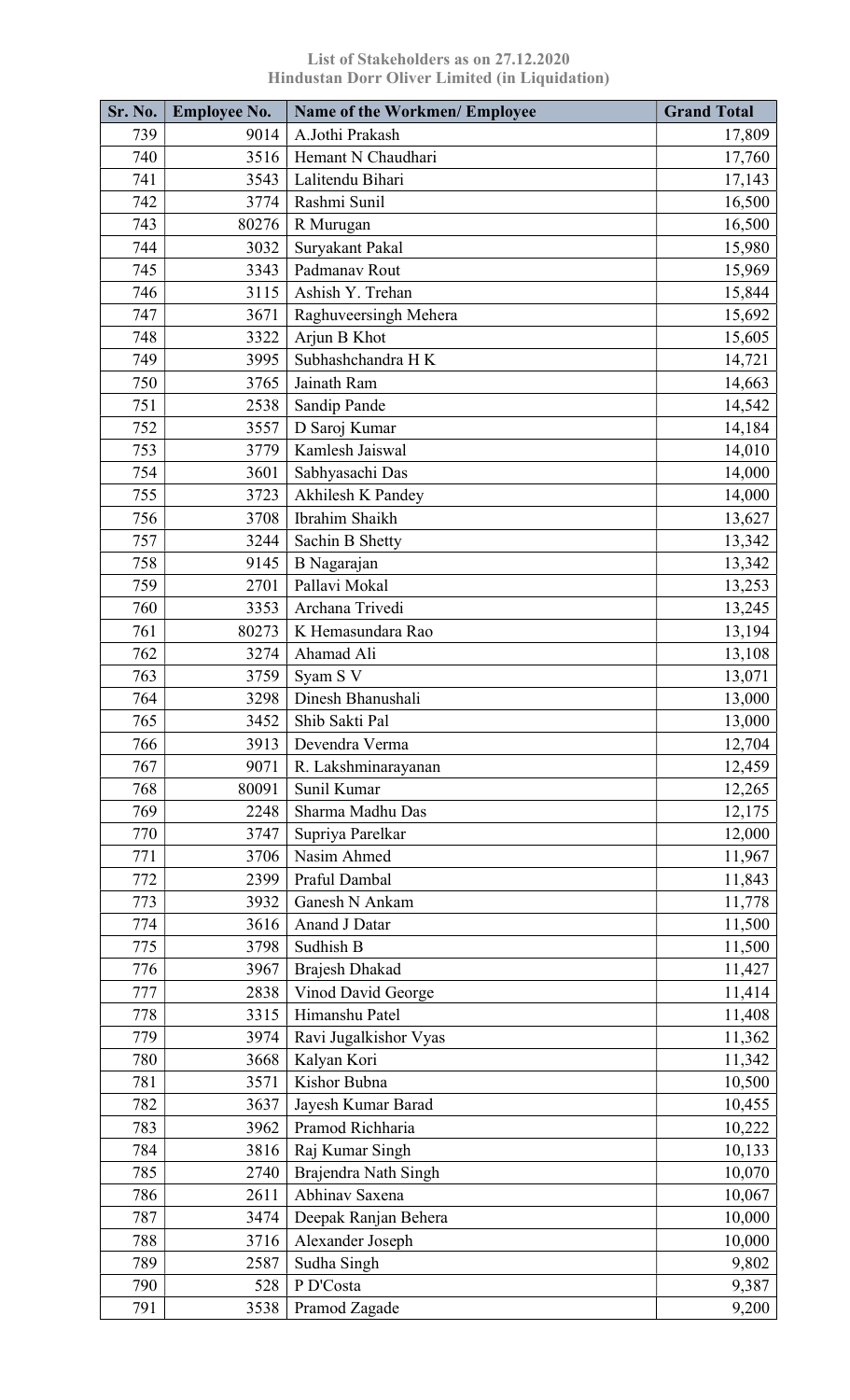| Sr. No. | <b>Employee No.</b> | <b>Name of the Workmen/ Employee</b> | <b>Grand Total</b> |
|---------|---------------------|--------------------------------------|--------------------|
| 792     | 2417                | C D Solanki                          | 9,094              |
| 793     | 3669                | Kaviyarasan Sampath                  | 8,938              |
| 794     | 3733                | Chandrakanta Nath                    | 8,930              |
| 795     | 3906                | Yash Sharma                          | 8,750              |
| 796     | 3656                | Neeta Bhaskar                        | 8,500              |
| 797     | 3705                | Manoj Kumar Bhardwaj                 | 8,500              |
| 798     | 3592                | Sukumar Pradhan                      | 8,411              |
| 799     | 80213               | Ramdas Jagtap                        | 8,303              |
| 800     | 3898                | T Ramalingam                         | 8,290              |
| 801     | 3958                | Shikha Mishra                        | 8,254              |
| 802     | 3758                | Lokesh Jadhav                        | 8,005              |
| 803     | 3704                | <b>Ganesh Patil</b>                  | 8,000              |
| 804     | 2616                | <b>Vishal Pawar</b>                  | 7,857              |
| 805     | 3937                | Laxmi Narayan                        | 7,735              |
| 806     | 2909                | Premkumar S.                         | 7,501              |
| 807     | 3867                | K S Gopalakrishnan                   | 7,489              |
| 808     | 3900                | Neha Joshi                           | 7,167              |
| 809     | 3960                | Ankit Kumar                          | 7,166              |
| 810     | 3743                | Neeta Parab                          | 7,147              |
| 811     | 3997                | Amit Kumar Shakya                    | 6,851              |
| 812     | 80052               | Sachidanand Tripathi                 | 6,844              |
| 813     | 80155               | Ramraj Maurya                        | 6,789              |
| 814     | 5168                | R Ganesan                            | 6,788              |
| 815     | 9154                | Shabeer Basha A                      | 6,671              |
| 816     | 3928                | Mugundhan M K                        | 6,642              |
| 817     | 3783                | S. Singh                             | 6,463              |
| 818     | 3840                | Kumaresan P                          | 6,166              |
| 819     | 2340                | Upadhyay Rajiv R                     | 6,102              |
| 820     | 3818                | Avinash Chavan                       | 6,063              |
| 821     | 3689                | Hemant Pandharkar                    | 6,011              |
| 822     | 3284                | Puneet Tripathi                      | 6,000              |
| 823     | 3787                | Debasish Chatterjee                  | 5,984              |
| 824     | 2853                | Pushpak M Chaudhary                  | 5,747              |
| 825     | 3382                | K Baskaran                           | 5,529              |
| 826     | 3862                | Nitendra Kumar Raj                   | 5,212              |
| 827     | 3372                | Ratan Lal                            | 5,113              |
| 828     | 80284               | <b>Binoy Malik</b>                   | 5,113              |
| 829     | 3709                | Vikas Pathak                         | 5,000              |
| 830     | 3744                | Pravin S Chondikar                   | 5,000              |
| 831     | R1                  | Pravin Ganu Gamare                   | 5,000              |
| 832     | 80142               | Amiya Kumar Choudhary                | 4,958              |
| 833     | 3776                | Pawan Upadhyay                       | 4,814              |
| 834     | 9184                | Hariharan P                          | 4,627              |
| 835     | 4000                | Deepak Kurmi                         | 4,560              |
| 836     | 3368                | Shailendra Raghuwanshi               | 4,160              |
| 837     | 3683                | Raju Yadav                           | 3,909              |
| 838     | 3409                | M Sreekanth                          | 3,763              |
| 839     | 3373                | Manoj Rajak                          | 3,687              |
| 840     | 2358                | Shivanand Maradi                     | 3,654              |
| 841     | 3938                | Krishna Pal Bundela                  | 3,591              |
| 842     | 3968                | Madhu Singh Makwana                  | 3,221              |
| 843     | 9194                | M. Raamprakash                       | 2,755              |
| 844     | 3999                | Mahendra Singh Ahirwar               | 2,606              |